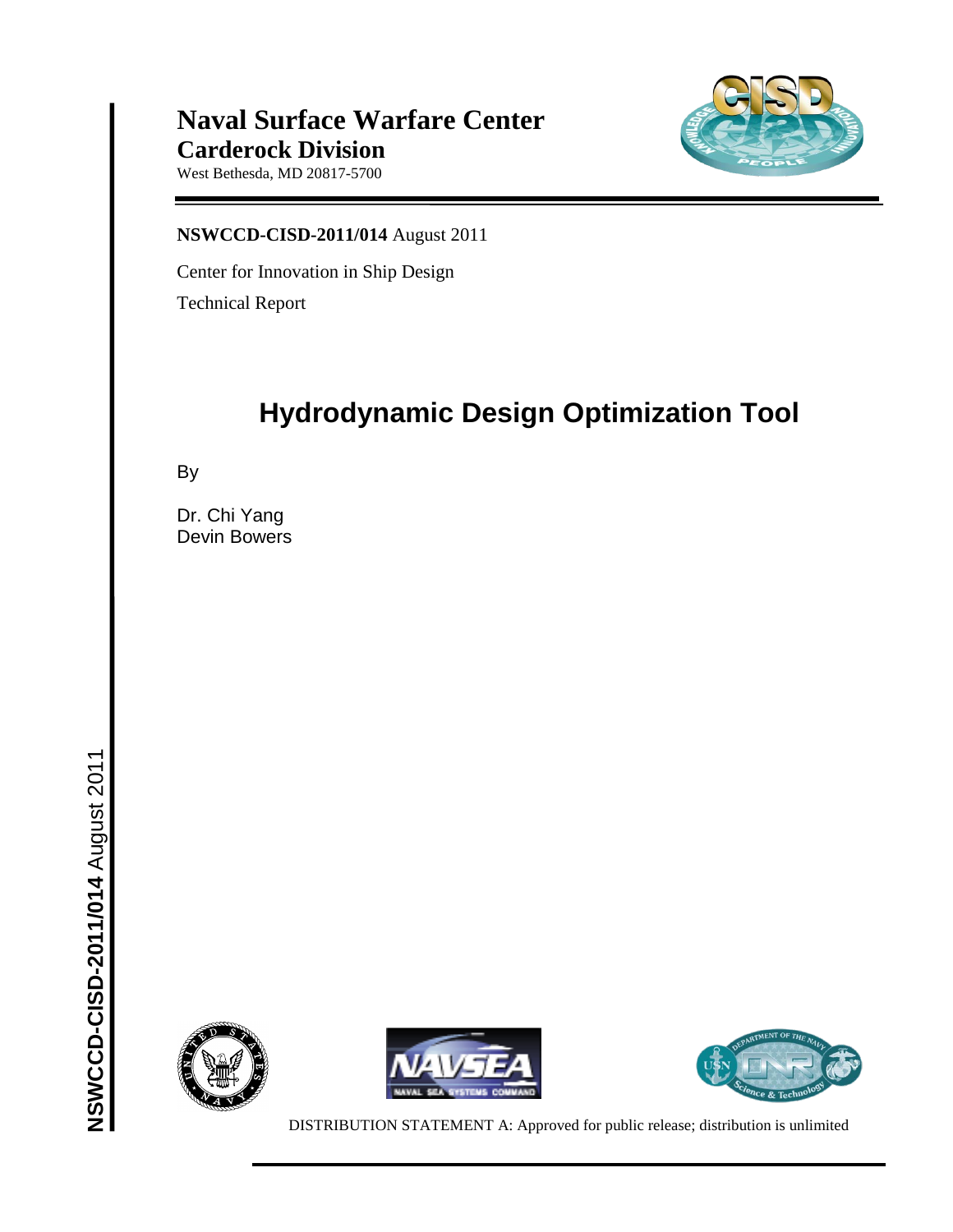| <b>REPORT DOCUMENTATION PAGE</b>                                                                                                                                                                                                                                                                                                                                                                                                                                                                                                                                                                                                                                                                                                                                                                                                                                                                                                                                                                                                    |                                |                                      |                                      | Form Approved<br>OMB No. 0704-0188                                |
|-------------------------------------------------------------------------------------------------------------------------------------------------------------------------------------------------------------------------------------------------------------------------------------------------------------------------------------------------------------------------------------------------------------------------------------------------------------------------------------------------------------------------------------------------------------------------------------------------------------------------------------------------------------------------------------------------------------------------------------------------------------------------------------------------------------------------------------------------------------------------------------------------------------------------------------------------------------------------------------------------------------------------------------|--------------------------------|--------------------------------------|--------------------------------------|-------------------------------------------------------------------|
| Public reporting burden for this collection of information is estimated to average 1 hour per response, including the time for reviewing instructions, searching existing data sources, gathering and maintaining the<br>data needed, and completing and reviewing this collection of information. Send comments regarding this burden estimate or any other aspect of this collection of information, including suggestions for reducing this<br>burden to Department of Defense, Washington Headquarters Services, Directorate for Information Operations and Reports (0704-0188), 1215 Jefferson Davis Highway, Suite 1204, Arlington, VA 22202-4302.<br>Respondents should be aware that notwithstanding any other provision of law, no person shall be subject to any penalty for failing to comply with a collection of information if it does not display a currently valid<br>OMB control number. PLEASE DO NOT RETURN YOUR FORM TO THE ABOVE ADDRESS.                                                                      |                                |                                      |                                      |                                                                   |
| 1. REPORT DATE (DD-MM-YYYY)<br>$30 - 08 - 2011$                                                                                                                                                                                                                                                                                                                                                                                                                                                                                                                                                                                                                                                                                                                                                                                                                                                                                                                                                                                     | <b>2. REPORT TYPE</b><br>Final |                                      |                                      | 3. DATES COVERED (From - To)<br>$05 - 23 - 2011 - 30 - 08 - 2011$ |
| <b>4. TITLE AND SUBTITLE</b>                                                                                                                                                                                                                                                                                                                                                                                                                                                                                                                                                                                                                                                                                                                                                                                                                                                                                                                                                                                                        |                                |                                      |                                      | <b>5a. CONTRACT NUMBER</b>                                        |
| Hydrodynamic Design Optimization Tool                                                                                                                                                                                                                                                                                                                                                                                                                                                                                                                                                                                                                                                                                                                                                                                                                                                                                                                                                                                               |                                |                                      |                                      | <b>5b. GRANT NUMBER</b>                                           |
|                                                                                                                                                                                                                                                                                                                                                                                                                                                                                                                                                                                                                                                                                                                                                                                                                                                                                                                                                                                                                                     |                                |                                      |                                      |                                                                   |
|                                                                                                                                                                                                                                                                                                                                                                                                                                                                                                                                                                                                                                                                                                                                                                                                                                                                                                                                                                                                                                     |                                |                                      |                                      | <b>5c. PROGRAM ELEMENT NUMBER</b>                                 |
| 6. AUTHOR(S)                                                                                                                                                                                                                                                                                                                                                                                                                                                                                                                                                                                                                                                                                                                                                                                                                                                                                                                                                                                                                        |                                |                                      |                                      | <b>5d. PROJECT NUMBER</b>                                         |
| Dr. Chi Yang<br>Devin Bowers                                                                                                                                                                                                                                                                                                                                                                                                                                                                                                                                                                                                                                                                                                                                                                                                                                                                                                                                                                                                        |                                |                                      |                                      | <b>5e. TASK NUMBER</b>                                            |
|                                                                                                                                                                                                                                                                                                                                                                                                                                                                                                                                                                                                                                                                                                                                                                                                                                                                                                                                                                                                                                     |                                |                                      |                                      |                                                                   |
|                                                                                                                                                                                                                                                                                                                                                                                                                                                                                                                                                                                                                                                                                                                                                                                                                                                                                                                                                                                                                                     |                                |                                      |                                      | <b>5f. WORK UNIT NUMBER</b>                                       |
| 7. PERFORMING ORGANIZATION NAME(S) AND ADDRESS(ES) AND ADDRESS(ES)                                                                                                                                                                                                                                                                                                                                                                                                                                                                                                                                                                                                                                                                                                                                                                                                                                                                                                                                                                  |                                |                                      |                                      | <b>8. PERFORMING ORGANIZATION REPORT</b>                          |
| Naval Surface Warfare Center                                                                                                                                                                                                                                                                                                                                                                                                                                                                                                                                                                                                                                                                                                                                                                                                                                                                                                                                                                                                        |                                |                                      |                                      | <b>NUMBER</b>                                                     |
| Carderock Division                                                                                                                                                                                                                                                                                                                                                                                                                                                                                                                                                                                                                                                                                                                                                                                                                                                                                                                                                                                                                  |                                |                                      |                                      | NSWCCD-CISD-2011/014                                              |
| 9500 Macarthur Boulevard                                                                                                                                                                                                                                                                                                                                                                                                                                                                                                                                                                                                                                                                                                                                                                                                                                                                                                                                                                                                            |                                |                                      |                                      |                                                                   |
| West Bethesda, MD 20817-5700                                                                                                                                                                                                                                                                                                                                                                                                                                                                                                                                                                                                                                                                                                                                                                                                                                                                                                                                                                                                        |                                |                                      |                                      |                                                                   |
|                                                                                                                                                                                                                                                                                                                                                                                                                                                                                                                                                                                                                                                                                                                                                                                                                                                                                                                                                                                                                                     |                                |                                      |                                      |                                                                   |
| 9. SPONSORING / MONITORING AGENCY NAME(S) AND ADDRESS(ES)                                                                                                                                                                                                                                                                                                                                                                                                                                                                                                                                                                                                                                                                                                                                                                                                                                                                                                                                                                           |                                |                                      |                                      | 10. SPONSOR/MONITOR'S ACRONYM(S)                                  |
| Chief of Naval Research                                                                                                                                                                                                                                                                                                                                                                                                                                                                                                                                                                                                                                                                                                                                                                                                                                                                                                                                                                                                             |                                |                                      | <b>ONR</b>                           |                                                                   |
| One Liberty Center                                                                                                                                                                                                                                                                                                                                                                                                                                                                                                                                                                                                                                                                                                                                                                                                                                                                                                                                                                                                                  |                                |                                      |                                      |                                                                   |
| 875 North Randolf Street<br>Suite 1425                                                                                                                                                                                                                                                                                                                                                                                                                                                                                                                                                                                                                                                                                                                                                                                                                                                                                                                                                                                              |                                |                                      |                                      | <b>11. SPONSOR/MONITOR'S REPORT</b>                               |
| Arlington, Va 22203-1995                                                                                                                                                                                                                                                                                                                                                                                                                                                                                                                                                                                                                                                                                                                                                                                                                                                                                                                                                                                                            |                                |                                      |                                      | <b>NUMBER(S)</b>                                                  |
|                                                                                                                                                                                                                                                                                                                                                                                                                                                                                                                                                                                                                                                                                                                                                                                                                                                                                                                                                                                                                                     |                                |                                      |                                      |                                                                   |
| <b>12. DISTRIBUTION / AVAILABILITY STATEMENT</b><br>DISTRIBUTION STATEMENT A: Approved for public release; distribution is unlimited                                                                                                                                                                                                                                                                                                                                                                                                                                                                                                                                                                                                                                                                                                                                                                                                                                                                                                |                                |                                      |                                      |                                                                   |
|                                                                                                                                                                                                                                                                                                                                                                                                                                                                                                                                                                                                                                                                                                                                                                                                                                                                                                                                                                                                                                     |                                |                                      |                                      |                                                                   |
| <b>13. SUPPLEMENTARY NOTES</b>                                                                                                                                                                                                                                                                                                                                                                                                                                                                                                                                                                                                                                                                                                                                                                                                                                                                                                                                                                                                      |                                |                                      |                                      |                                                                   |
|                                                                                                                                                                                                                                                                                                                                                                                                                                                                                                                                                                                                                                                                                                                                                                                                                                                                                                                                                                                                                                     |                                |                                      |                                      |                                                                   |
|                                                                                                                                                                                                                                                                                                                                                                                                                                                                                                                                                                                                                                                                                                                                                                                                                                                                                                                                                                                                                                     |                                |                                      |                                      |                                                                   |
| <b>14. ABSTRACT</b>                                                                                                                                                                                                                                                                                                                                                                                                                                                                                                                                                                                                                                                                                                                                                                                                                                                                                                                                                                                                                 |                                |                                      |                                      |                                                                   |
| A rapid ship hull form generation tool is developed in support of an ongoing ONR research project on<br>the development of a methodology for innovative hydrodynamic design of ship hull forms. The hull<br>lines/curves in this tool are described by various orders of polynomials and the polynomials are<br>determined using hull form parameters. The hull generation tool is implemented using Matlab to enable<br>graphic user interface. Two hull forms are used for the validation. The present tool is able to generate<br>the same hull forms as the sample hull forms given by Bjorklund & Fuller (1976) with given parameters.<br>This rapid hull form generation tool describes hull form using naval architect's language; generates<br>hull form from scratch in terms of hull form parameters; and establishes the link between the hull form<br>and form parameters. It can be used to generate the hull form for hydrostatic analysis and hydrodynamic<br>design optimization in the early stage of ship design. |                                |                                      |                                      |                                                                   |
| <b>15. SUBJECT TERMS</b>                                                                                                                                                                                                                                                                                                                                                                                                                                                                                                                                                                                                                                                                                                                                                                                                                                                                                                                                                                                                            |                                |                                      |                                      |                                                                   |
| hull form generation, hull form parameters, body plan, Hullgen, CISD                                                                                                                                                                                                                                                                                                                                                                                                                                                                                                                                                                                                                                                                                                                                                                                                                                                                                                                                                                |                                |                                      |                                      |                                                                   |
| <b>16. SECURITY CLASSIFICATION OF:</b>                                                                                                                                                                                                                                                                                                                                                                                                                                                                                                                                                                                                                                                                                                                                                                                                                                                                                                                                                                                              |                                |                                      |                                      |                                                                   |
|                                                                                                                                                                                                                                                                                                                                                                                                                                                                                                                                                                                                                                                                                                                                                                                                                                                                                                                                                                                                                                     |                                | <b>17. LIMITATION</b><br>OF ABSTRACT | <b>18. NUMBER</b><br><b>OF PAGES</b> | <b>19a. NAME OF RESPONSIBLE PERSON</b><br>Colen Kennell           |

| <b>16. SECURITY CLASSIFICATION OF:</b> |                                    |                                     | <b>TALLIMITATION</b> | <b>18. NUMBER</b> | <b>198. NAME OF RESPONSIBLE PERSON</b>                              |
|----------------------------------------|------------------------------------|-------------------------------------|----------------------|-------------------|---------------------------------------------------------------------|
|                                        |                                    |                                     | <b>OF ABSTRACT</b>   | <b>OF PAGES</b>   | Colen Kennell                                                       |
| a. REPORT<br>UNCLASSIFIED              | <b>b. ABSTRACT</b><br>UNCLASSIFIED | <b>c. THIS PAGE</b><br>UNCLASSIFIED | SAR                  | 25                | <b>19b. TELEPHONE NUMBER</b> (include area<br>code)<br>301-227-5468 |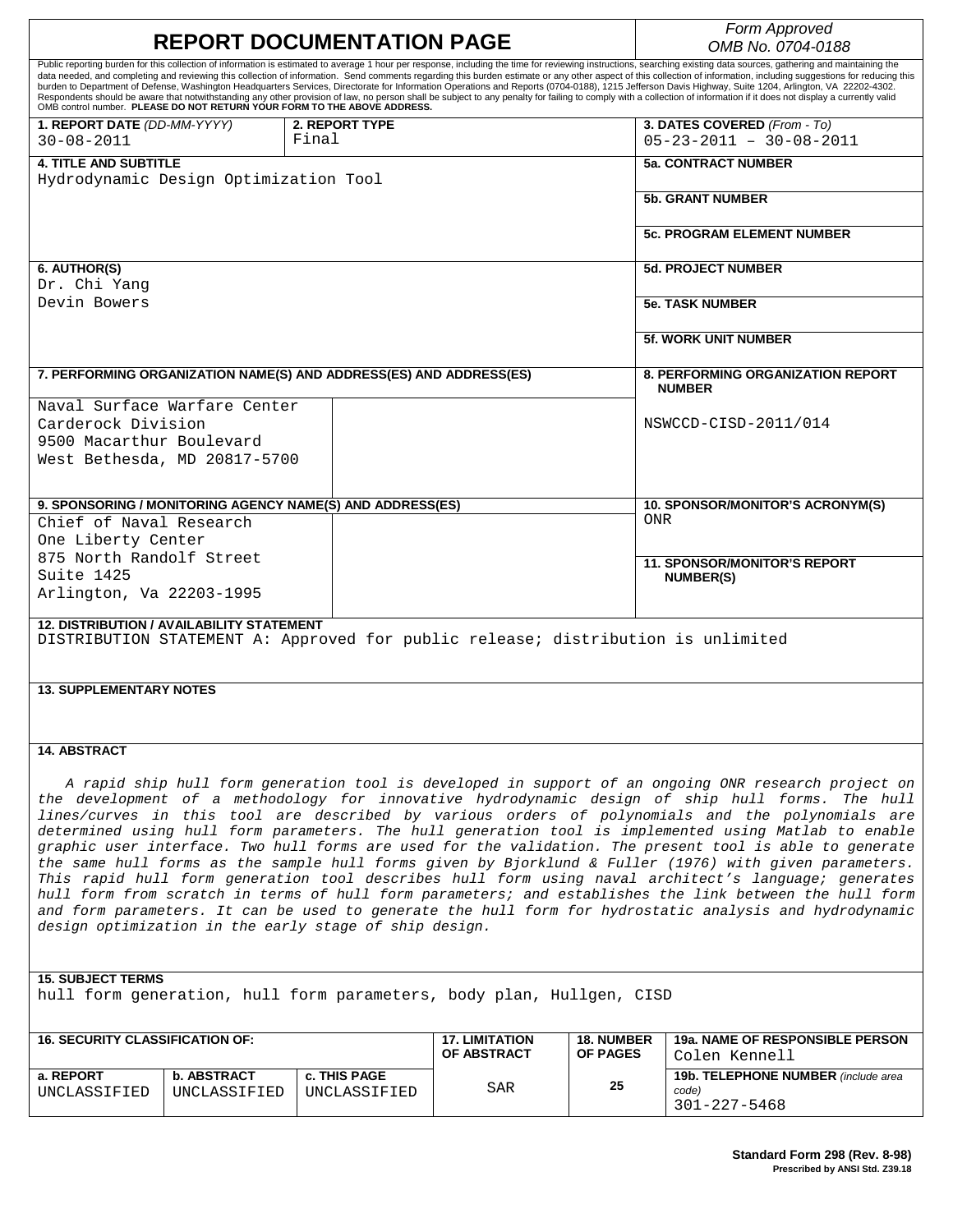

 $NAVSE$ 

## **Abstract**

*A rapid ship hull form generation tool is developed in support of an ongoing ONR research project on the development of a methodology for innovative hydrodynamic design of ship hull forms. The hull lines/curves in this tool are described by various orders of polynomials and the polynomials are determined using hull form parameters. The hull generation tool is implemented using Matlab to enable graphic user interface. Two hull forms are used for the validation. The present tool is able to generate the same hull forms as the sample hull forms given by Bjorklund & Fuller (1976) with given parameters. This rapid hull form generation tool describes hull form using naval architect's language; generates hull form from scratch in terms of hull form parameters; and establishes the link between the hull form and form parameters. It can be used to generate the hull form for hydrostatic analysis and hydrodynamic design optimization in the early stage of ship design.*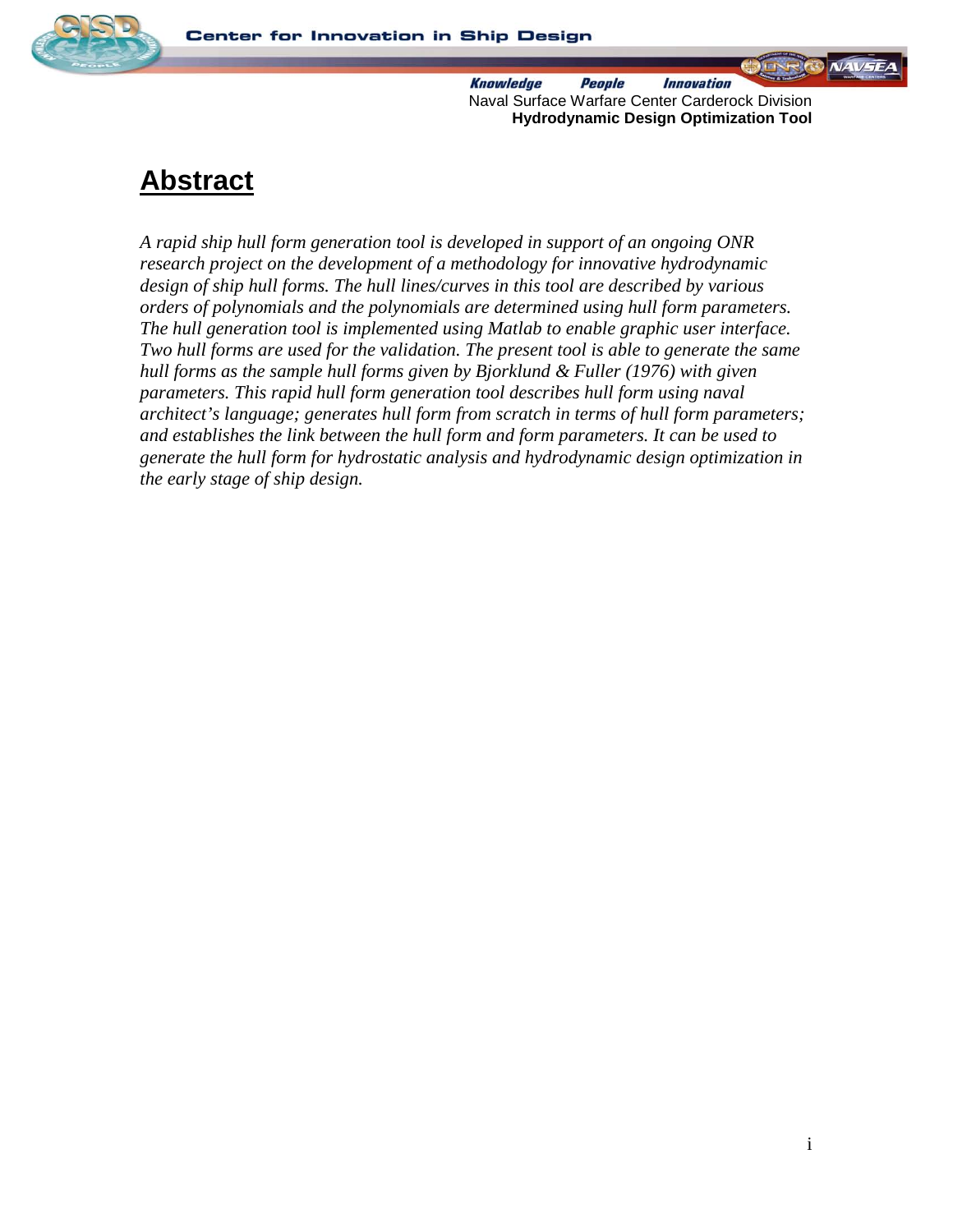



## **Table of Contents**

| Abstract. |    |
|-----------|----|
|           |    |
|           |    |
|           |    |
|           |    |
|           |    |
|           |    |
|           |    |
|           |    |
|           |    |
|           |    |
|           |    |
|           |    |
|           |    |
|           |    |
|           |    |
|           | 20 |
|           |    |
|           | 22 |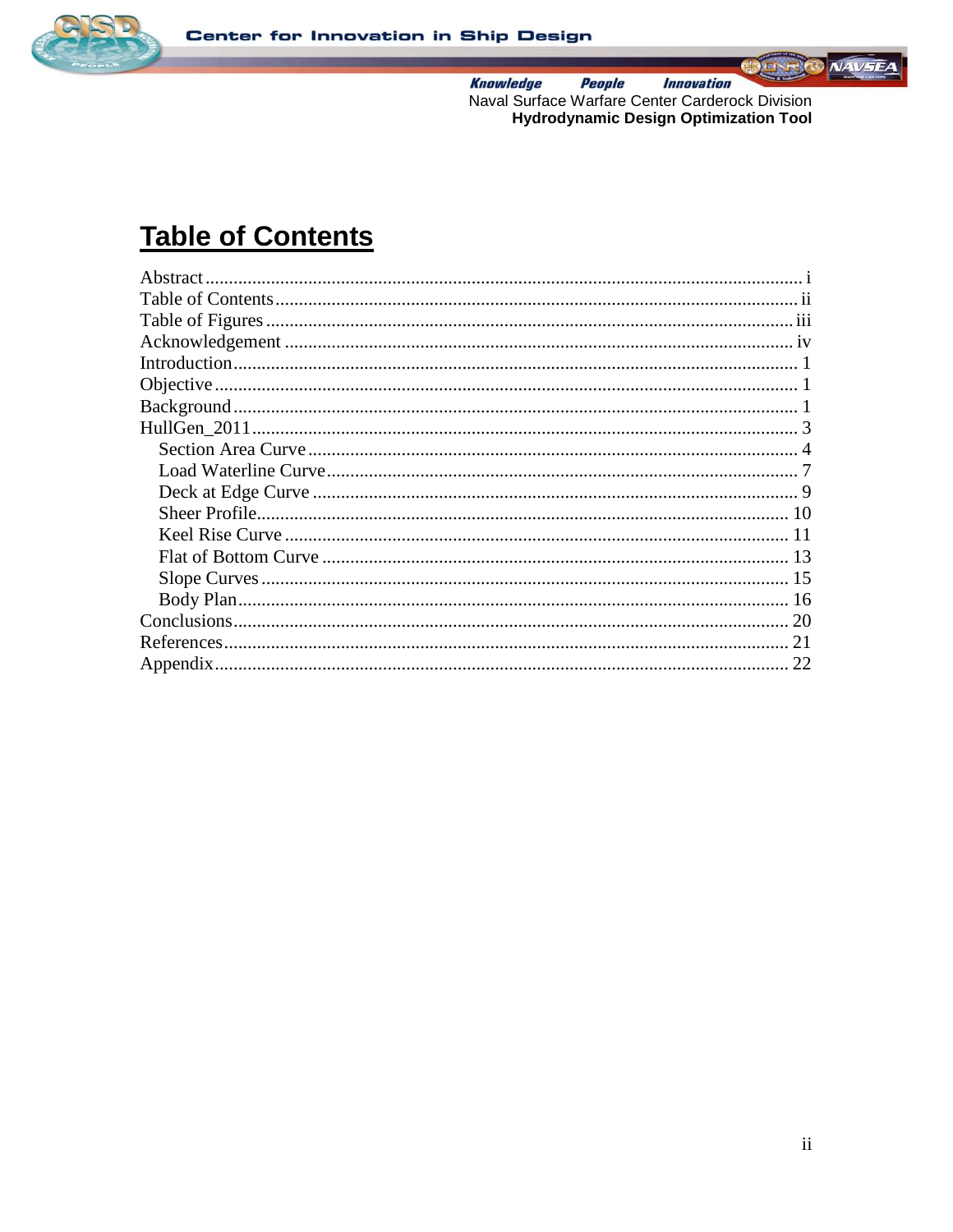



# **Table of Figures**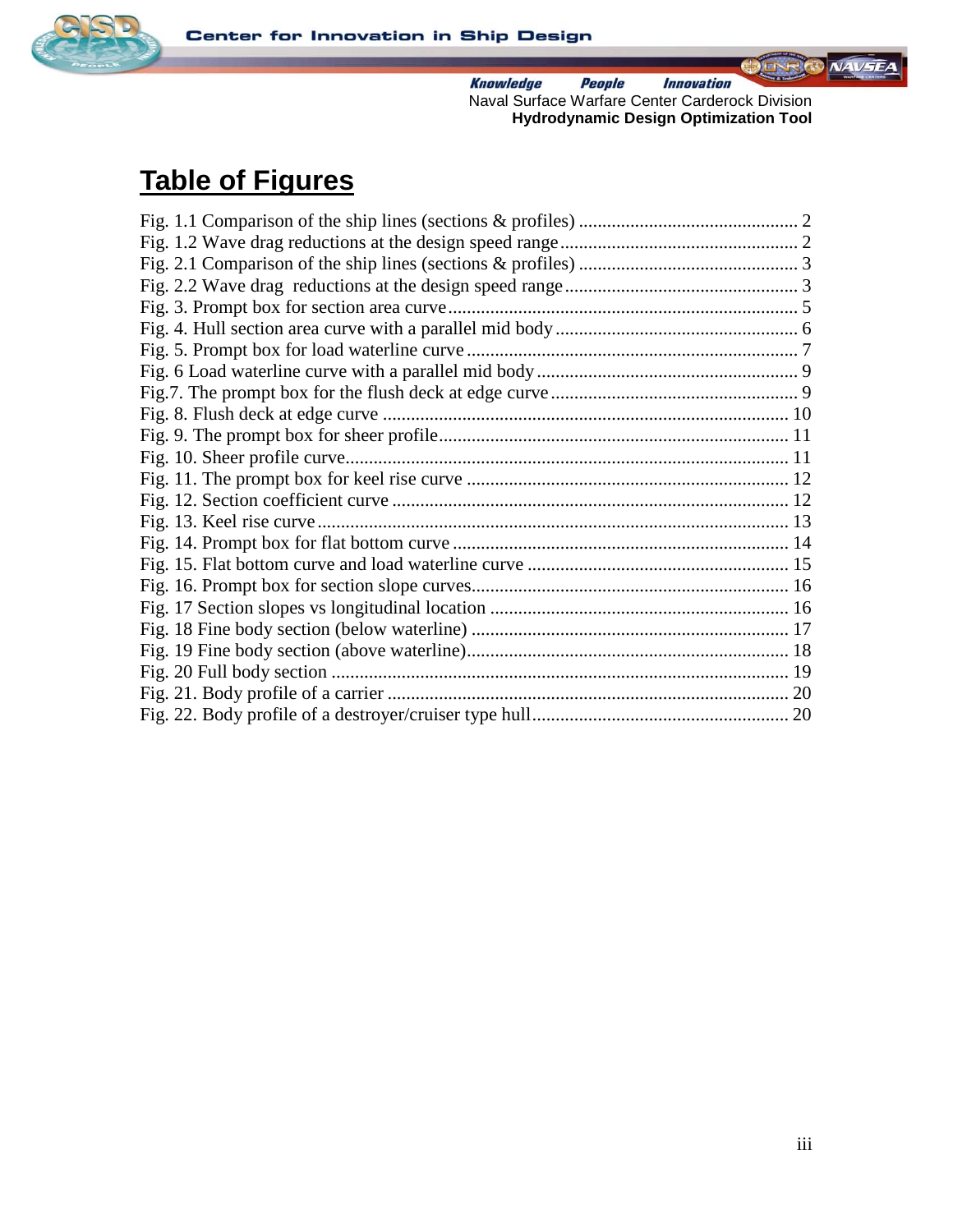

# **Acknowledgement**

The authors would like to acknowledge and thank Colen Kennell, Jack Offutt and Bob Lamb of the Center for Innovation in Ship Design (CISD) for their technical quidence, design insight, support and encouragement. Technical support and administrative help from Steve Ouimette, Livia Cohen, Jeffrey Benson, and the other members of the CISD are greatly appreciated.

The authors would also like to thank David Walden and Francis Noblesse of Code 50 for being instrumental in defining this project, Wesley Wilson of CREATE Program for his support and help on IHDE software.

The work reported here was performed under the ONR-ASEE (American Society of Engineering Education) Summer Faculty Research Program and ONR-ASEE Naval Research Enterprise Intern Program (NREIP). The authors acknowledge the financial and administrative support from the ONR, in particular the support and encouragement from the ONR program director Ms. Kelly Cooper.

The team consisted of:



Dr. Chi Yang Devin Bowers

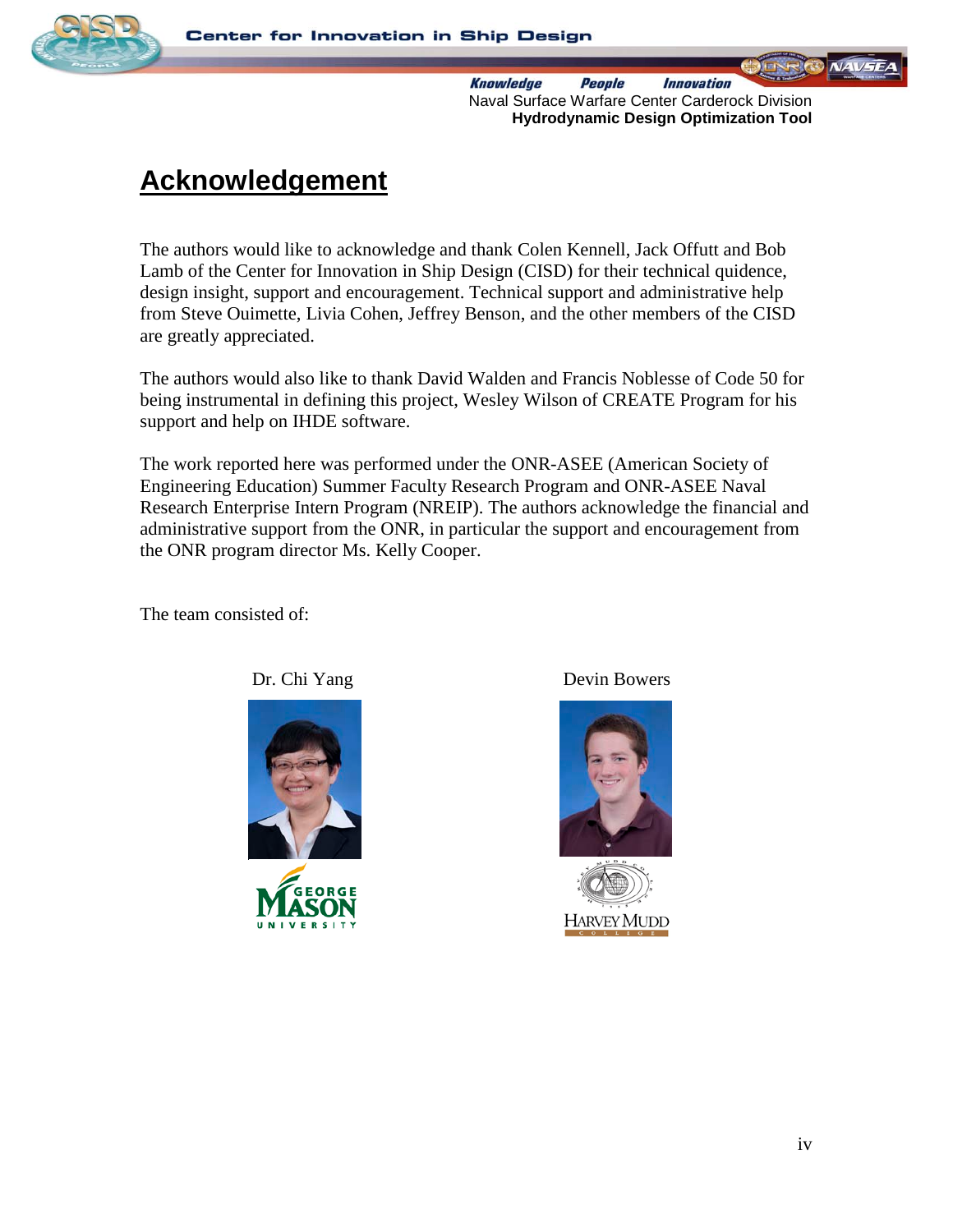



# **Introduction**

# **Objective**

In order to carry out hydrodynamic performance analysis and design optimization in the early stage of ship design, it is essential to have a rapid ship hull form generation tool that can be used to generate hull forms in terms of design needs and hull form parameters. The objective of this project is to develop a rapid hull form generation tool that describes hull form using naval architect's language; generates a hull form from scratch in terms of hull form parameters; and establishes the link between the hull form and form parameters. The tool can be used to define the hull form for hydrostatic analysis and hydrodynamic design optimization in the early stage of ship design.

# **Background**

Hydrodynamic design of ships involves several stages, from early-stage and preliminary design to final design. It has become increasingly important to evaluate multiple hydrodynamic aspects of performance simultaneously and efficiently during the early stage of the design process.

The Computational Fluid Dynamics (CFD) group at George Mason University has an ongoing research project sponsored by the Office of Naval Research (ONR) on the development of a methodology for innovative hydrodynamic design of ship hull forms. The methodology under development will lead to a design tool to explore both conventional and non-traditional hull forms, to define hull forms that exhibit both superior seakeeping and low resistance at early stage of ship design, and to investigate innovative new hull forms with specific design constraints.

In order to apply CFD-based tool to the hydrodynamic design optimization of ship hull forms, an initial hull form is required. The hull surface can then be modified in terms of the design parameters associated with the hull surface representation and modification techniques. Two hull form modification techniques have been developed to obtain maximal benefits from both conventional and parametric modeling techniques (Yang et al., 2008; Kim et al. 2010):

- (i) A modified NURBS technique is combined with a parametric global hull modification technique by varying the sectional area curve with a shifting method, in which the design variables in the NURBS technique can be reduced via a grouping method after introducing dependent and independent design variables;
- (ii) A radial basis function (RBF) approach is combined with a parametric global hull modification technique by varying the sectional area curve with a shifting method.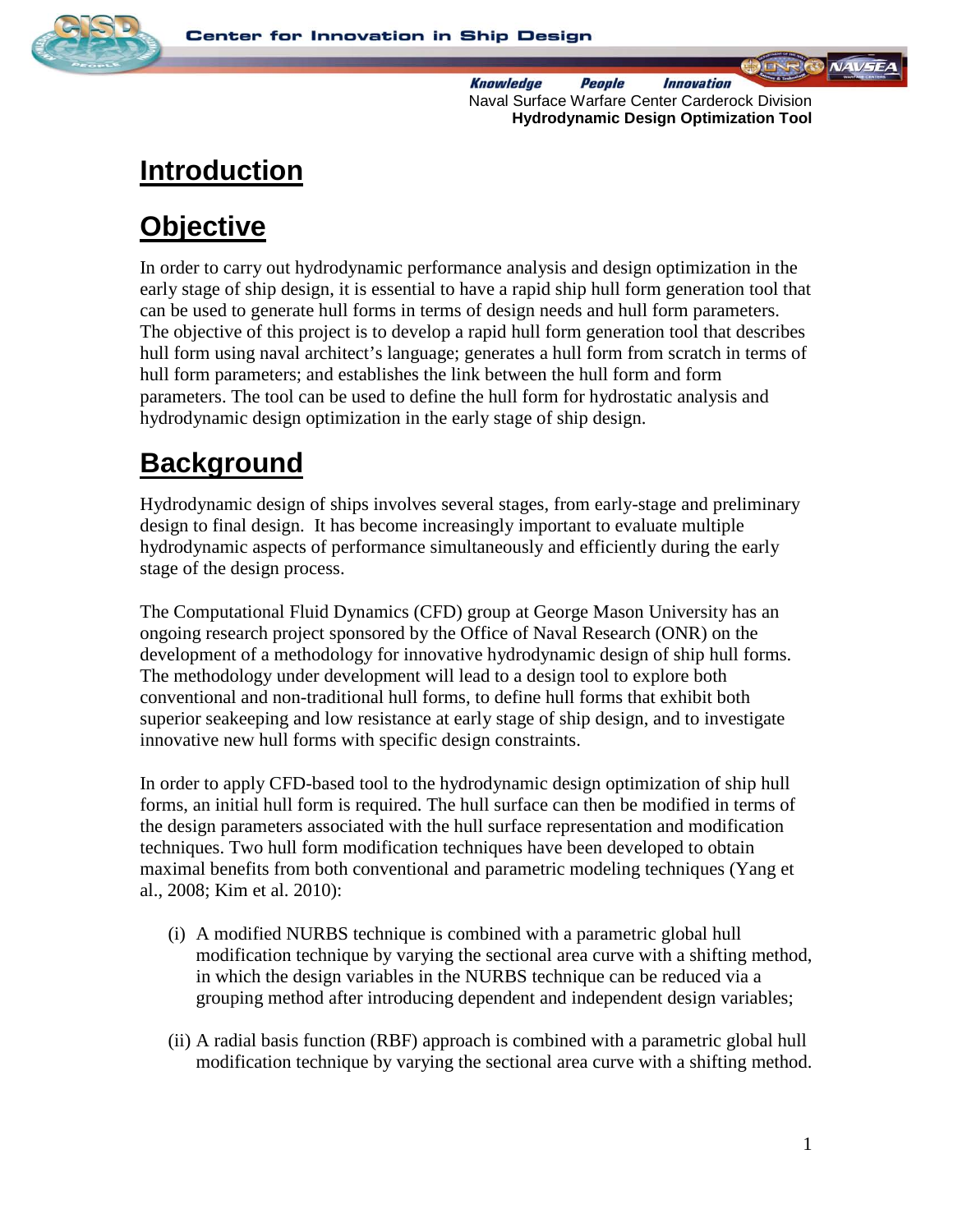

 $NAVSE$ 

The first technique allows for larger variation, and the second one permits the constraints, such as fixed waterline or section shape, to be implemented easily. Figs. 1.1 and 1.2 show the preliminary optimization results of the Series 60 hull model by minimizing the wave resistance using technique (i) for the hull form modification in the optimization process. As it is shown in Fig. 1.1, a new stem profile is generated. Figs. 2.1 and 2.2 show the preliminary bow-region optimization results of the Model 5415 hull by minimizing the wave resistance using technique (ii) for the hull form modification in the optimization process. As it is shown in Fig. 2.1, new sections and profiles are generated. It can be observed from Fig. 1.2 and Fig. 2.2 that both optimal hulls can yield appreciable wave drag reduction.





Fig. 1.1 Comparison of the ship lines (sections & profiles)

Fig. 1.2 Wave drag reductions at the design speed range

### **Initial Hull: DTMB Model 5415 Hull**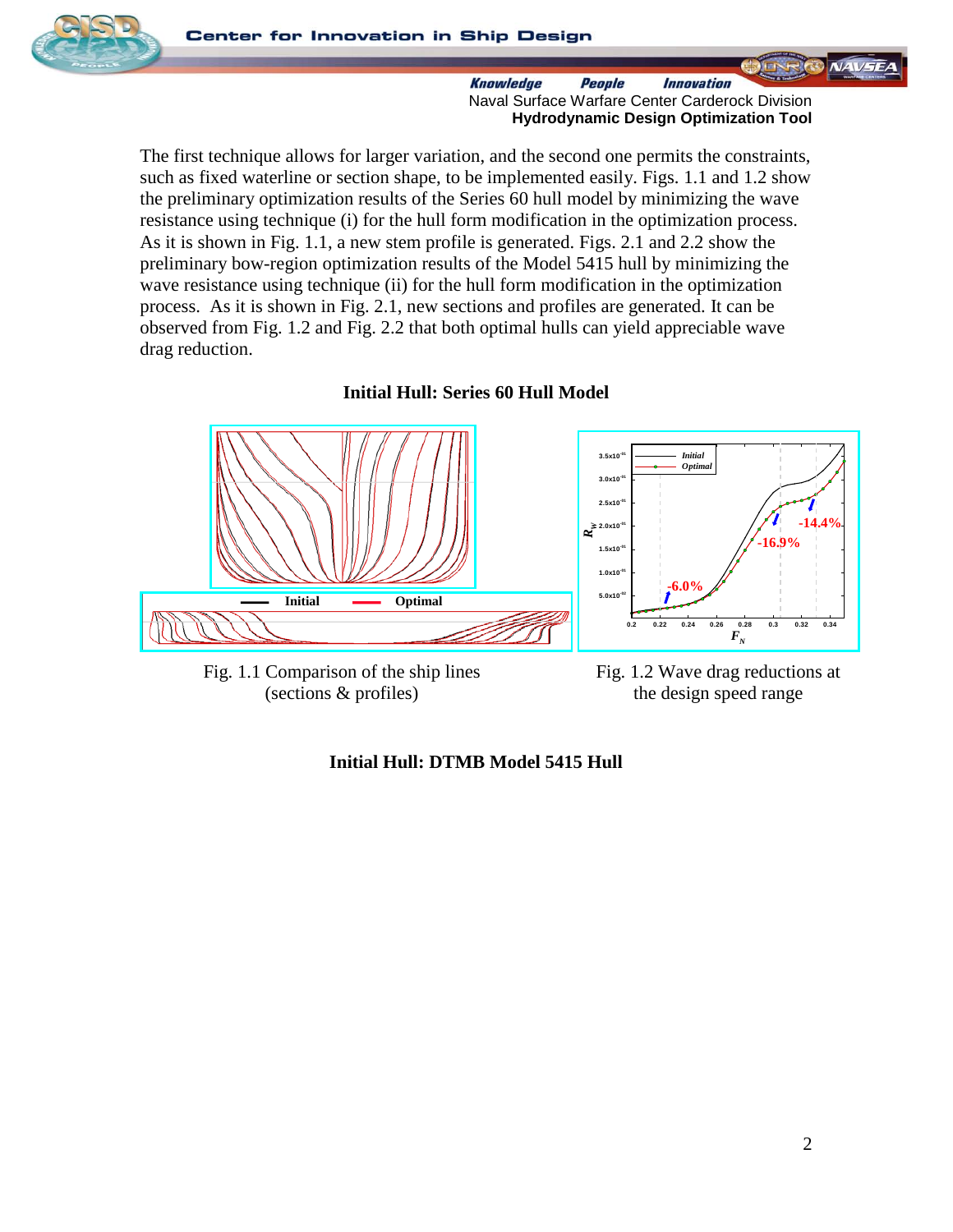



Fig. 2.1 Comparison of the ship lines (sections & profiles)

Fig. 2.2 Wave drag reductions at the design speed range

These two combined techniques for hull form modifications have been proven to be very efficient and effective. However, these two techniques would work only in the case that an initial hull form exists. It is of great interest for naval architects to have a rapid hull form generation tool to generate the hull form from scratch using their language, namely in terms of form parameters, and link this tool with the CFD-based hull form optimization tool. An approach given by Bjorklund & Fuller (1976) is adopted in this project to describe the hull lines/curves by various orders of polynomials. The polynomials are determined using hull form parameters. The following sections will discuss the formulation and implementation of the hull generation tool (HullGen\_2011) developed in this project.

# **HullGen\_2011**

A rapid ship hull form generation tool, HullGen\_2011 is implemented using Matlab to enable the graphic user interface. An approach given by Bjorklund  $&$  Fuller (1976) is adopted to generate the hull form in terms of the hull parameters. The hull lines/curves are described by polynomials of various orders. The unknown coefficients of the polynomials are determined by the input hull form parameters.

The hull form (body plan) in HullGen is defined in terms of the following control curves:

- Section area curve
- Load waterline curve
- Deck edge curve
- Sheer profile
- Section area coefficient curve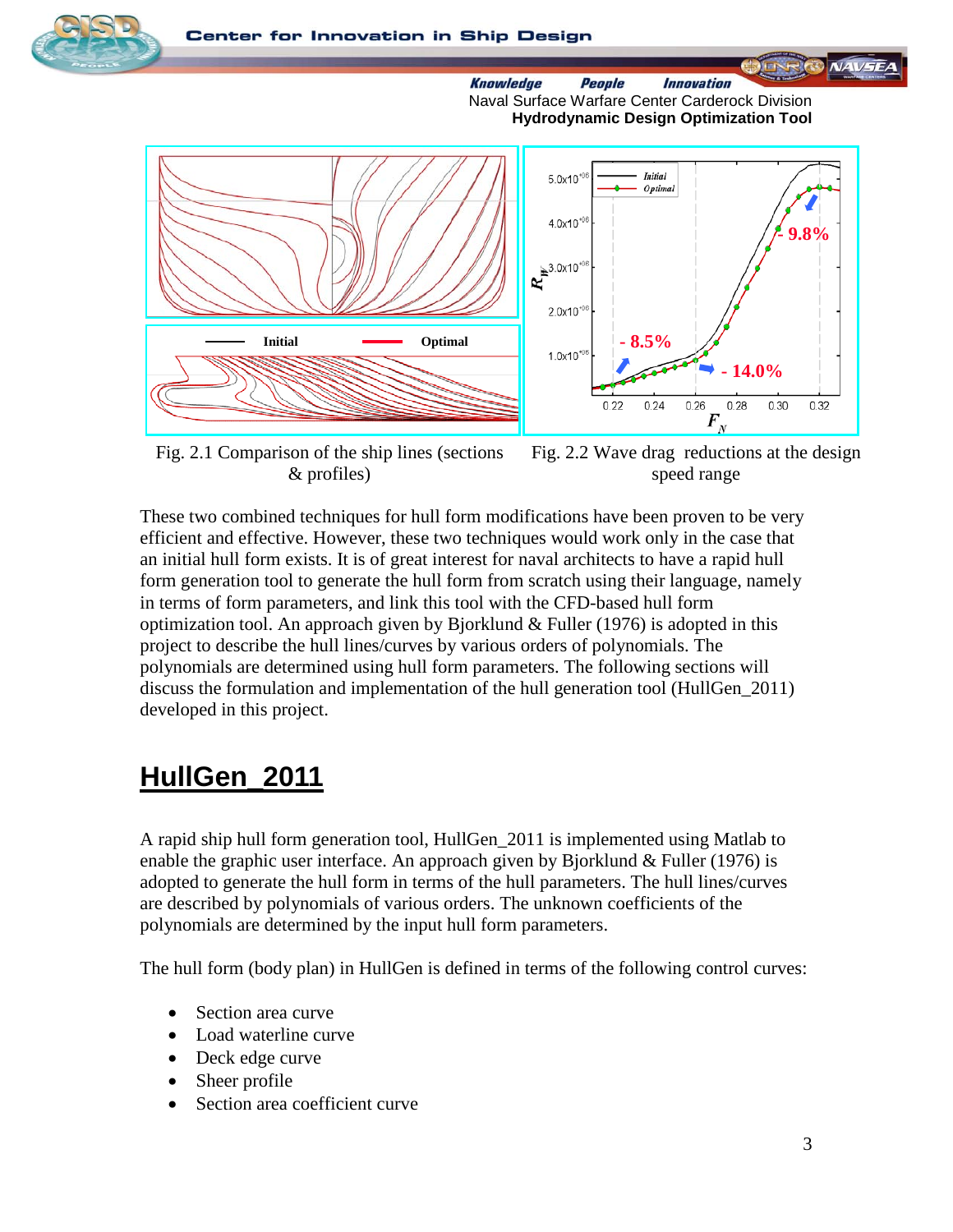

- Keel rise curve
- Section slope curves
- Flat bottom curve

Each curve is defined by a polynomial with a given order. The polynomials are described in a non-dimensional coordinate system, which implies that the coordinates of the polynomials are normalized using different hull parameters. Specifically, x-coordinates (the longitudinal coordinates) are normalized using ½ LPP, the length between forward and aft perpendiculars. The y-coordinates are normalized using different parameters, depending on which curve is being considered.

The computer code HullGen 2011 is written in Matlab. It consists of a main script and a number of functions. The user has the option of either using the default hull form parameters given in the code, or defining them in an input data file. The user can then modify the hull parameters interactively to generate various curves/lines and obtain hull body plan. Two sample input data files are listed in the appendix, which can be used to generate an aircraft carrier type hull form and a destroyer/cruiser type hull form, respectively. The user can type number "1" or "2" in the following prompt box to input the data file or use default hull form parameters after the code HullGen starts to run:

| Press 1 to input a file or 2 to use default parameters? |
|---------------------------------------------------------|
| Cancel<br>ΩK                                            |

A new prompt box will then be displayed for the user to specify the name of the input data file if the option 2 is selected.

The mathematical formulation of the control curves/hull lines and the user graphic interface prompt boxes displayed with the default hull form parameters are discussed in the following sections.

### **Section Area Curve**

After the user decides to use either default hull form parameters given by the computer code or the hull form parameters specified in the input data file, HullGen will ask for the parameters shown in the following prompt box to generate a section area curve: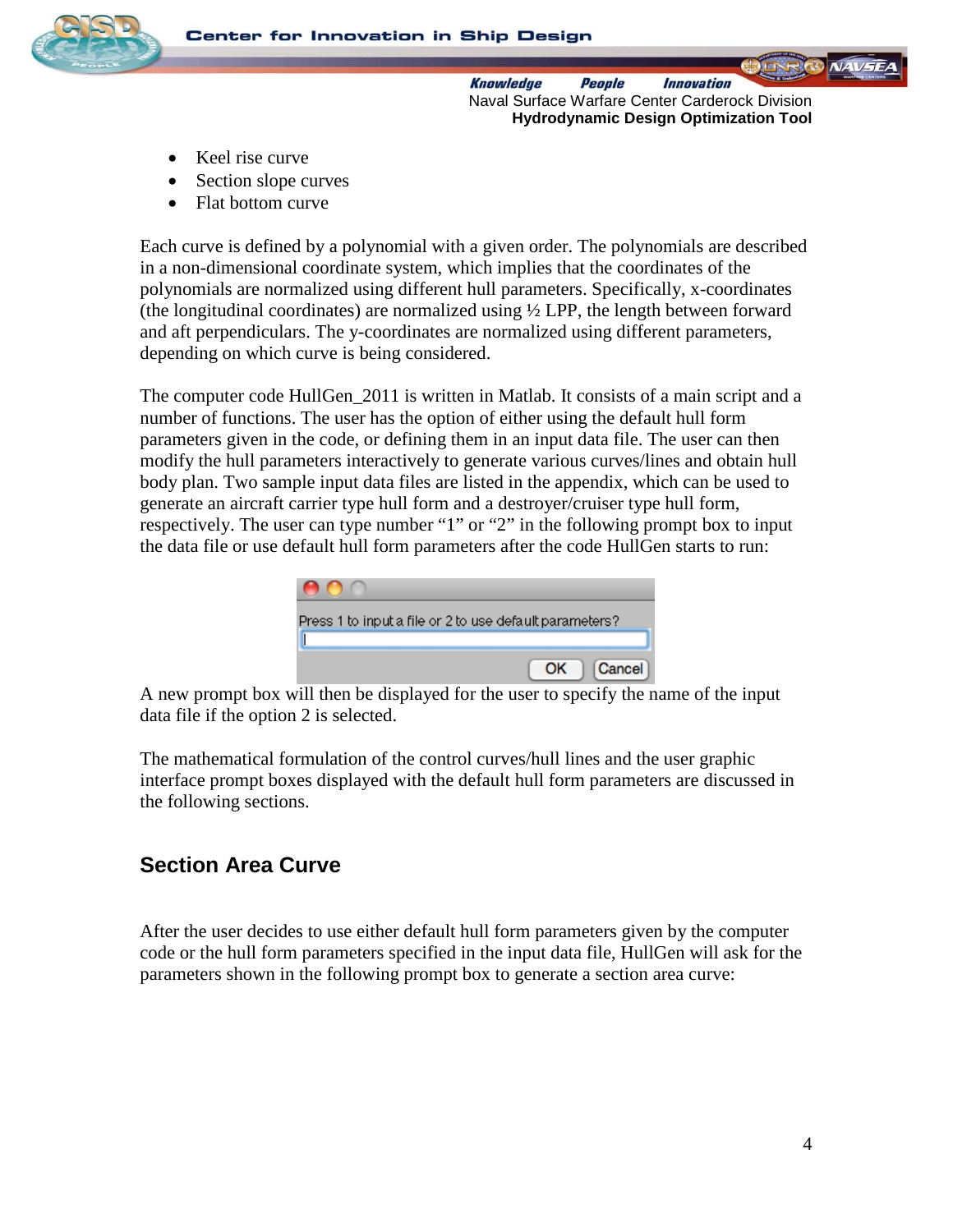



| <b>Section Area Curve</b>                                    |
|--------------------------------------------------------------|
| Area at Station 0 (A0)                                       |
| 0.001                                                        |
| Slope of Curve at Station 0 (S0)<br>$-0.5$                   |
| Location of Desired Station of Maximum Area (Xmax)<br>$-0.1$ |
| Slope of Curve at Xmax<br>o                                  |
| Length of Parallel Sections (Lmid)<br>0.001                  |
| Area at Station 20                                           |
| 0.05                                                         |
| Slope of Curve at Station 20                                 |
| 1.0                                                          |
| Prismatic Coeff. (Cp)                                        |
| 0.63                                                         |
| Longitudinal Center of Buoyancy (LCB)                        |
| -3                                                           |
| ОК<br>Cancel                                                 |

Fig. 3. Prompt box for section area curve

Hereafter, all the graphic user interface prompt box displays the default hull form parameters given in the code.

There are two options to consider for describing the section area curve, one of which is for the hull form without a parallel mid body, the other with a parallel mid body. The coordinates in the section area curve are non-dimensionalized such that the distance from the forward perpendicular (Station 0) to the aft perpendicular (Station 20) makes *x* run from  $+1.0$  to  $-1.0$  with midships (Station 10) at  $x=0$ .  $y=1$  is the ordinate at the station of maximum area.

The following boundary conditions are needed to define the section area curve for the hull form without a parallel mid body:

|     | (1) $x = 1.0, y = Area_0$                             | (Area at Station 0)                                            |
|-----|-------------------------------------------------------|----------------------------------------------------------------|
| (2) | $x = 1.0, y' = Slope_0$                               | (Slope of the area curve at Station 0)                         |
| (3) | $x = x_{\text{max}}$ , $y = 1.0$                      | (Location of the station of maximum area)                      |
| (4) | $x = x_{\text{max}}$ , $y' = 0.0$                     | (Slope at the station of maximum area)                         |
|     | (5) $x = -1.0$ , $y = Area_{20}$                      | (Area at Station 20)                                           |
|     | (6) $x = -1.0, y' = Slope_{20}$                       | (Slope of the area curve at Station 20)                        |
|     | (7) $\int_{-1}^{1} y dx = 2.0 \cdot C_n$              | (Area under the curve defined by the                           |
|     |                                                       | prismatic coefficient $C_P$ )                                  |
|     | (8) $\int_{-1}^{1} yx dx = 2.0 \times C_p \times LCB$ | (Centroid of the area under the curve,                         |
|     |                                                       | defined by the longitudinal center of<br>buoyancy <i>LCB</i> ) |

A  $7<sup>th</sup>$  order polynomial, written as follows, is used to produce the section area curve: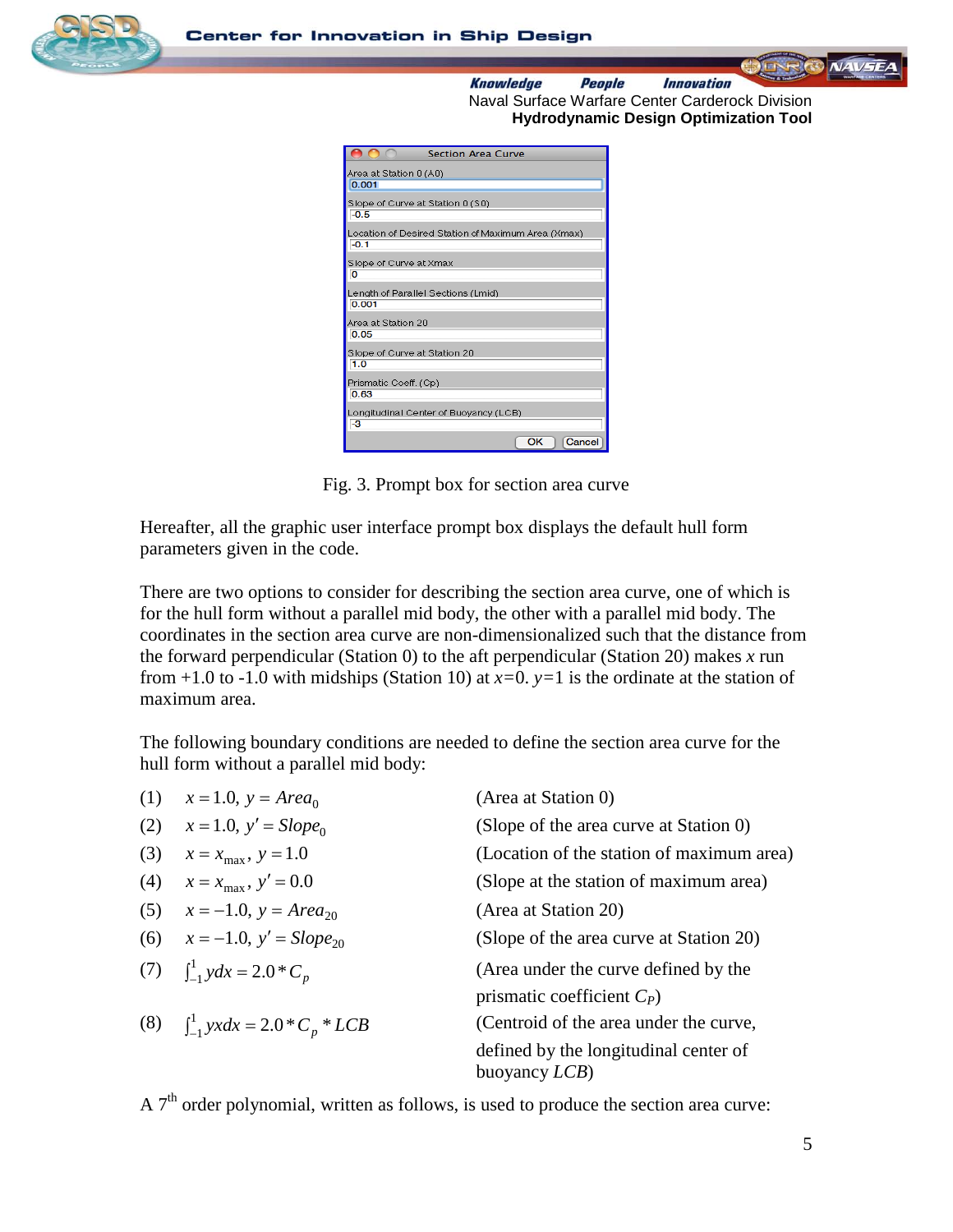

$$
y = A_0 + A_1 x + A_2 x^2 + A_3 x^3 + A_4 x^4 + A_5 x^5 + A_6 x^6 + A_7 x^7
$$

in which the unknown coefficients  $A_0$  to  $A_7$  are determined by the boundary conditions (1) to (8) described above.

If the user wants to produce a hull with a parallel mid body, a slightly different set of boundary conditions is necessary:

| (1) | $x = 1.0, y = Area_0$                                                                                          | (Area at Station 0)                                                                                      |
|-----|----------------------------------------------------------------------------------------------------------------|----------------------------------------------------------------------------------------------------------|
| (2) | $x = 1.0, y' = Slope_0$                                                                                        | (Slope of the area curve at Station 0)                                                                   |
| (3) | $x = x_2 = x_{\text{max}} + L_{mid}/2$ , $y = 1.0$                                                             | (Location of the forward end of the flat)<br>section in the area curve)                                  |
| (4) | $x = x_2 = x_{\text{max}} + L_{mid}/2$ , $y' = 0.0$                                                            | (Slope of the flat section of area curve)                                                                |
|     | (5) $x = x_1 = x_{\text{max}} - L_{mid}/2$ , $y = 1.0$                                                         | (Location of the after end of the flat section                                                           |
|     |                                                                                                                | in the area curve)                                                                                       |
| (6) | $x = x_1 = x_{\text{max}} - L_{mid}/2$ , $y' = 0.0$                                                            | (Slope of the flat section of area curve)                                                                |
|     | (7) $x = -1.0$ , $y = Area_{20}$                                                                               | (Area at Station 20)                                                                                     |
| (8) | $x = -1.0$ , $y' = Slope_{20}$                                                                                 | (Slope of the area curve at Station 20)                                                                  |
| (9) | $\int_{-1}^{x_1} y dx + L_{mid} * 1.0 + \int_{x_2}^{1} y dx = 2.0 * C_p$ (Area under the curve, defined by the |                                                                                                          |
|     |                                                                                                                | prismatic coefficient $C_P$ )                                                                            |
|     | (10) $\int_{-1}^{x_1} yx dx + L_{mid} * 1.0 * x_{max} + \int_{x_2}^{1} yx dx = 2.0 * C_p * LCB$                |                                                                                                          |
|     |                                                                                                                | (Centroid of the area under the curve,<br>defined by the longitudinal center of<br>buoyancy <i>LCB</i> ) |

The above conditions can be used to generate a  $9<sup>th</sup>$  order polynomial. The section area curve is represented by the  $9<sup>th</sup>$  order polynomial except the parallel mid body part with a horizontal line of value 1.0. Fig. 4 shows the hull section area curve with a parallel mid body generated using the parameters displayed in Fig. 3.



Fig. 4. Hull section area curve with a parallel mid body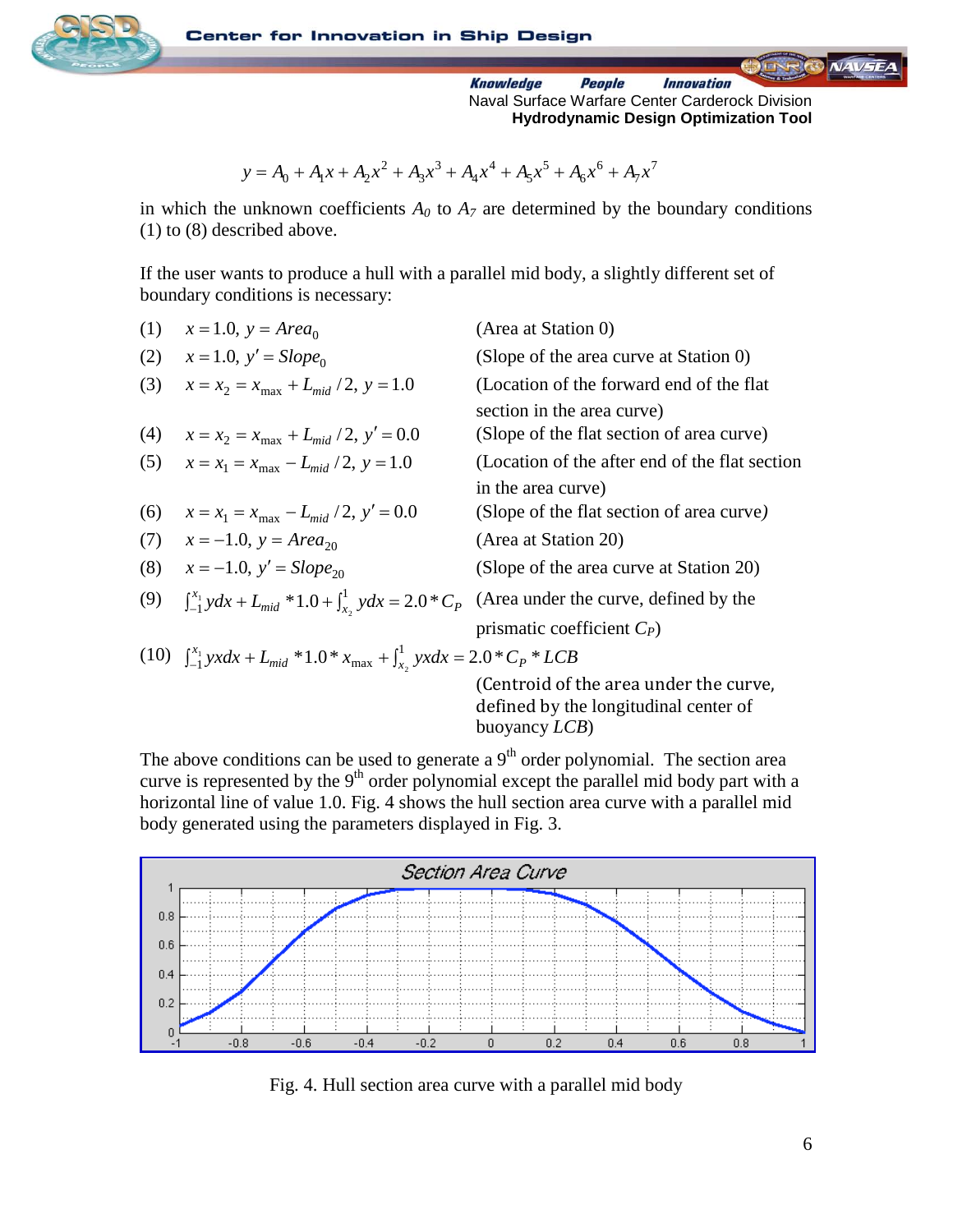

### **Load Waterline Curve**

The load waterline curve is a representation of the shape of the hull plan form at the design waterline. The creation of this curve is almost identical to that of the section area curve, except in place of the prismatic coefficient and the longitudinal center of buoyancy, the load waterline curve uses the waterplane coefficient and the longitudinal center of floatation, respectively. The *y*-coordinates are normalized using one half of the ship beam defined at the station of the maximum area.

After HullGen generates the section area curve, it will ask for the parameters shown in the following prompt box to generate a load waterline curve:

| <b>Load Waterline Curve</b>                                   |
|---------------------------------------------------------------|
| Offset at Station 0 (Y0)                                      |
| 0.005                                                         |
| Slope of Curve at Station 0 (S0)                              |
| $-1.0$                                                        |
| Location of Desired Station of Maximum Area (Xmax)<br>$-0.11$ |
| Slope of Curve at Xmax<br>$\overline{0}$                      |
| Lenath of Parallel Sections (Lmid)<br>0.07                    |
| Offset at Station 20<br>0.4063                                |
| Slope of Curve at Station 20<br>1.65                          |
| Waterplane Coeff. (Cwp)<br>0.7514                             |
| Longitudinal Center of Floation (LCF)<br>$-6.0$               |
| ОК<br>Cancel                                                  |

Fig. 5. Prompt box for load waterline curve

As before, there are two options to consider. If the user does not want a parallel mid body, the following are the boundary conditions that the curve should satisfy:

| (1) | $x = 1.0, y = Y_0$                                     | (Offset at Station 0)                                                                                            |
|-----|--------------------------------------------------------|------------------------------------------------------------------------------------------------------------------|
| (2) | $x = 1.0, y' = Slope_0$                                | (Slope of the load waterline curve at                                                                            |
|     |                                                        | Station 0)                                                                                                       |
|     | (3) $x = x_{\text{max}}$ , $y = 1.0$                   | (Offset at $x_{\text{max}}$ and $x_{\text{max}}$ is the station of                                               |
|     |                                                        | maximum area from the section area curve.<br>This is where the beam of the ship is<br>defined.)                  |
|     | (4) $x = x_{\text{max}}$ , $y' = Slope_x_{\text{max}}$ | (Slope at $x_{\text{max}}$ which can be defined so that                                                          |
|     |                                                        | the beam on the design waterline can be<br>maximum forward of $x_{\text{max}}$ , at $x_{\text{max}}$ , or aft of |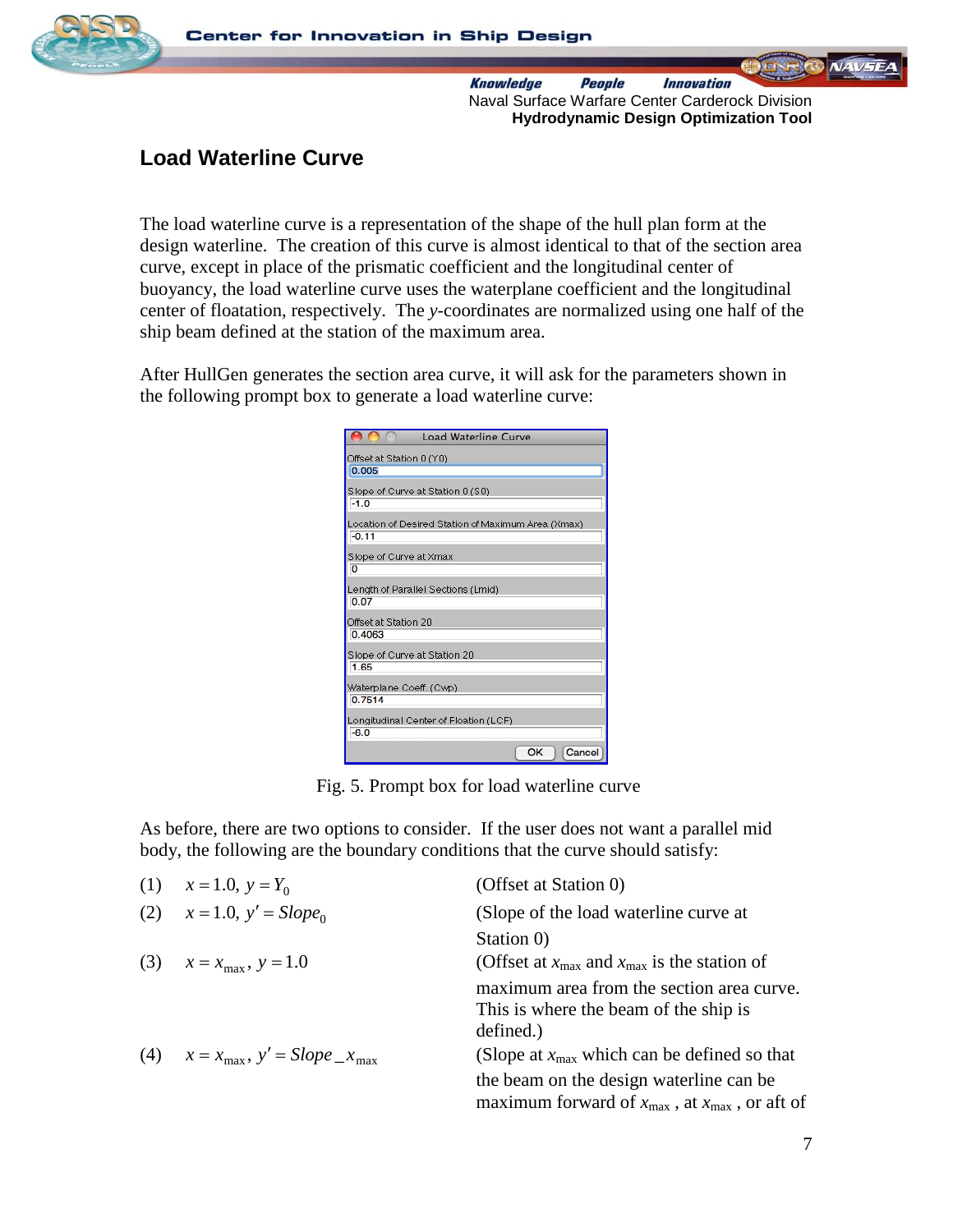

| (5) $x = -1.0, y = Y_{20}$      |
|---------------------------------|
| (6) $x = -1.0$ $y = Slone_{20}$ |

(7)  $\int_{-1}^{1} y dx =$ 

(8) 
$$
\int_{-1}^{1} yx dx = 2.0 * C_{WP} * LCF
$$

 $x_{\text{max}}$ . The result is that the actual beam of the ship can be greater than the beam at the station of maximum area) (Offset at Station 20) 1.0,  $y = Slope_{20}$  (Slope of the load waterline curve at Station 20) (Area under the curve, defined by the waterplane coefficient *CWP*) (Centroid of the area under the curve, defined by longitudinal center of floatation *LCF*)

The above boundary conditions can be used to create a  $7<sup>th</sup>$  order polynomial to represent the load waterline curve for the hull that does not have a parallel mid body. However, if the user wants to design a hull with a parallel mid body, a slightly different set of boundary conditions is required:

|     | (1) $x = 1.0, y = Y_0$                                                                                                | (Offset at Station 0)                            |
|-----|-----------------------------------------------------------------------------------------------------------------------|--------------------------------------------------|
|     | (2) $x = 1.0, y' = Slope_0$                                                                                           | (Slope of the load waterline curve at            |
|     |                                                                                                                       | Station 0)                                       |
| (3) | $x = x_2 = x_{\text{max}} + L_{mid}/2$ , $y = 1.0$                                                                    | (Offset at forward end of parallel section)      |
| (4) | $x = x_2 = x_{\text{max}} + L_{mid}/2$ , $y' = 0.0$                                                                   | (Slope of parallel section)                      |
| (5) | $x = x_1 = x_{\text{max}} - L_{mid}/2$ , $y = 1.0$                                                                    | (Offset at after end of parallel section)        |
| (6) | $x = x_1 = x_{\text{max}} - L_{mid}/2$ , $y' = 0.0$                                                                   | (Slope of parallel section)                      |
| (7) | $x = -1.0, y = Y_{20}$                                                                                                | (Offset at Station 20)                           |
| (8) | $x = -1.0$ , $y = Slope_{20}$                                                                                         | (Slope of the load waterline curve at            |
|     |                                                                                                                       | Station 20)                                      |
|     | (9) $\int_{-1}^{x_1} y dx + L_{mid} * 1.0 + \int_{x_2}^{1} y dx = 2.0 * C_{WP}$ (Area under the curve, defined by the |                                                  |
|     |                                                                                                                       | waterplane coefficient $C_{WP}$ )                |
|     | (10) $\int_{-1}^{x_1} yx dx + L_{mid} * 1.0 * x_{max} + \int_{x_2}^{1} yx dx = 2.0 * C_{WP} * LCF$                    |                                                  |
|     |                                                                                                                       | (Centroid of area under the curve, defined       |
|     |                                                                                                                       | by the longitudinal center of floatation $LCF$ ) |

The above boundary conditions can be used to generate a  $9<sup>th</sup>$  order polynomial. The load waterline curve is represented by the  $9<sup>th</sup>$  order polynomial except the parallel mid body section of the curve with a horizontal line of value 1.0. Fig. 6 shows the load waterline curve with a parallel mid body generated using the parameters displayed in Fig. 5.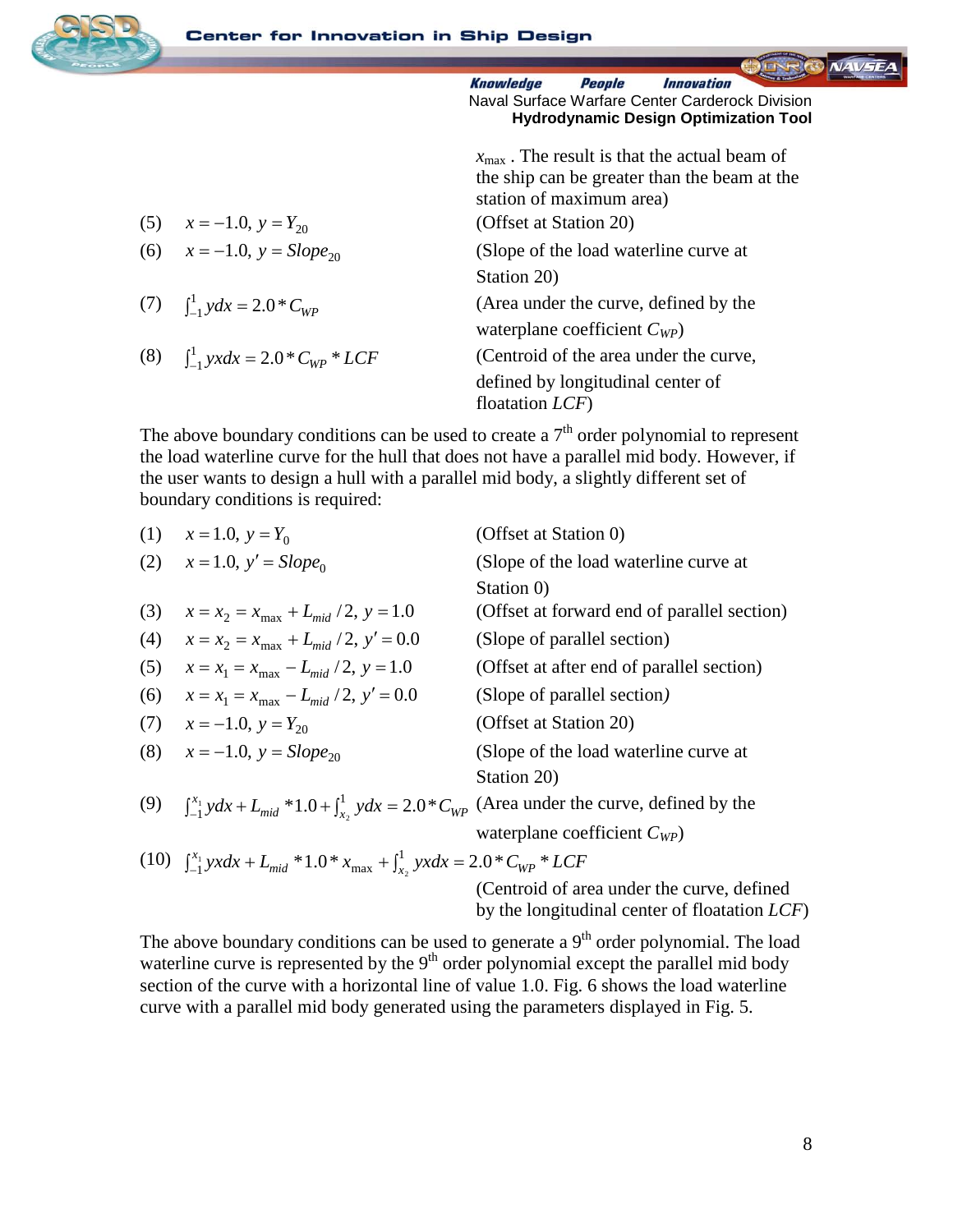



Fig. 6 Load waterline curve with a parallel mid body

### **Deck at Edge Curve**

The deck at edge curve represents the shape of the deck. This curve is created by combining three curves: i) a  $3<sup>rd</sup>$  order polynomial for the curve forward of a flat middle section; ii) a straight line for the middle section if any; and iii) a  $3<sup>rd</sup>$  order polynomial for the curve aft of the flat middle section. The *y*-coordinates are normalized using half of the ship beam defined at the station of the maximum area.

After the HullGen generates the load waterline curve, it will ask for the parameters shown in the following prompt box to generate a flush deck at edge curve:

| Flush Deck at Edge Curve                                         |
|------------------------------------------------------------------|
| Offset at Station 0 (Y0)<br>0.75                                 |
| Slope of Curve at Station 0 (S0)<br>$-0.25$                      |
| Location of Flat Middle Section (Xmid)<br>$-0.1025$              |
| Length of Flat Middle Sections (Lmid)<br>0.22                    |
| Offset at Forward End of Flat Middle Section (Ymid)<br>1.0       |
| Slope of Curve at Forward End of Flat Middle Section (Smid)<br>о |
| Offset at Station 20 (Y20)<br>0.9                                |
| Slope of Curve at Station 20 (S20)<br>0.35                       |
| ОК<br>Cancel                                                     |

Fig.7. The prompt box for the flush deck at edge curve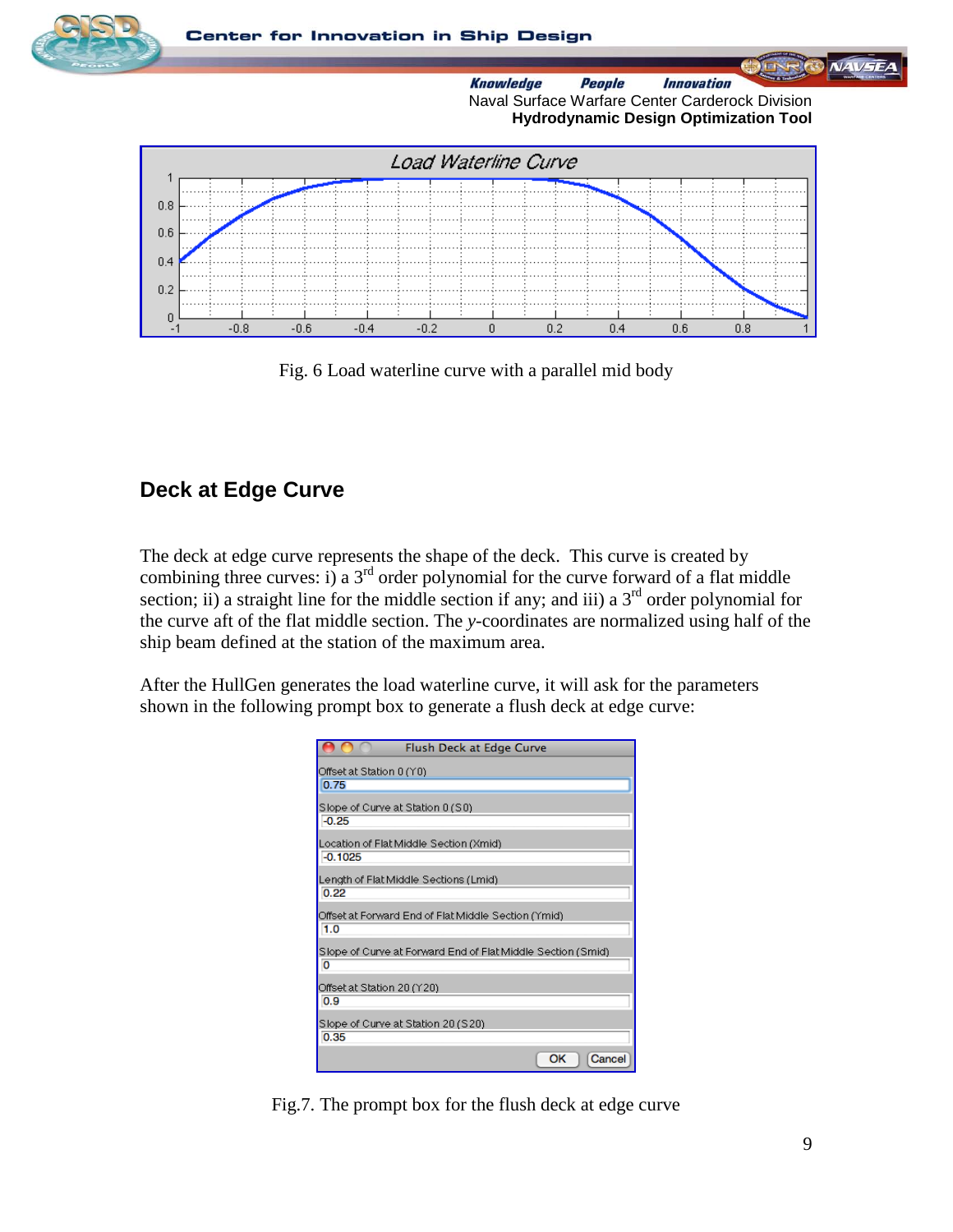

To create the forward section of the flush deck at edge curve, the following boundary conditions must be satisfied:

| (Offset at Station 0)<br>(1) $x = 1.0, y = Y_0$                          |  |
|--------------------------------------------------------------------------|--|
| (Slope of the flush deck at edge curve at<br>(2) $x = 1.0, y' = Slope_0$ |  |
| Station 0)                                                               |  |
| (Offset at forward end of flat middle)<br>(3) $x = x_2, y = Y_{MID}$     |  |
| section defined by $L_{\text{MID}}$ and $x_{\text{MID}}$ )               |  |
| (Zero slope by definition)<br>(4) $x = x_2, y' = 0$                      |  |

The above conditions can be used to generate a  $3<sup>rd</sup>$  order polynomial for the forward section. Note how there are no coefficients to govern the shape of the curve. The aft portion of the curve is formulated in a similar manner as above. Fig. 8 shows a flush deck at edge curve generated using the parameters displayed in Fig. 7.



Fig. 8. Flush deck at edge curve

### **Sheer Profile**

The sheer profile defines the depths at various points, which also defines the heights of the deck at every section. To generate this curve, the user inputs the depths at Stations 0, 10, and 20. With these boundary conditions, HullGen generates a  $2<sup>nd</sup>$  order polynomial. This curve is dimensionalized, i.e. the user inputs the **actual values** of the depths instead of relative values. Fig. 9 shows the prompt box for the sheer profile. The sheer profile generated using the parameters displayed in Fig. 9 is plotted in Fig. 10.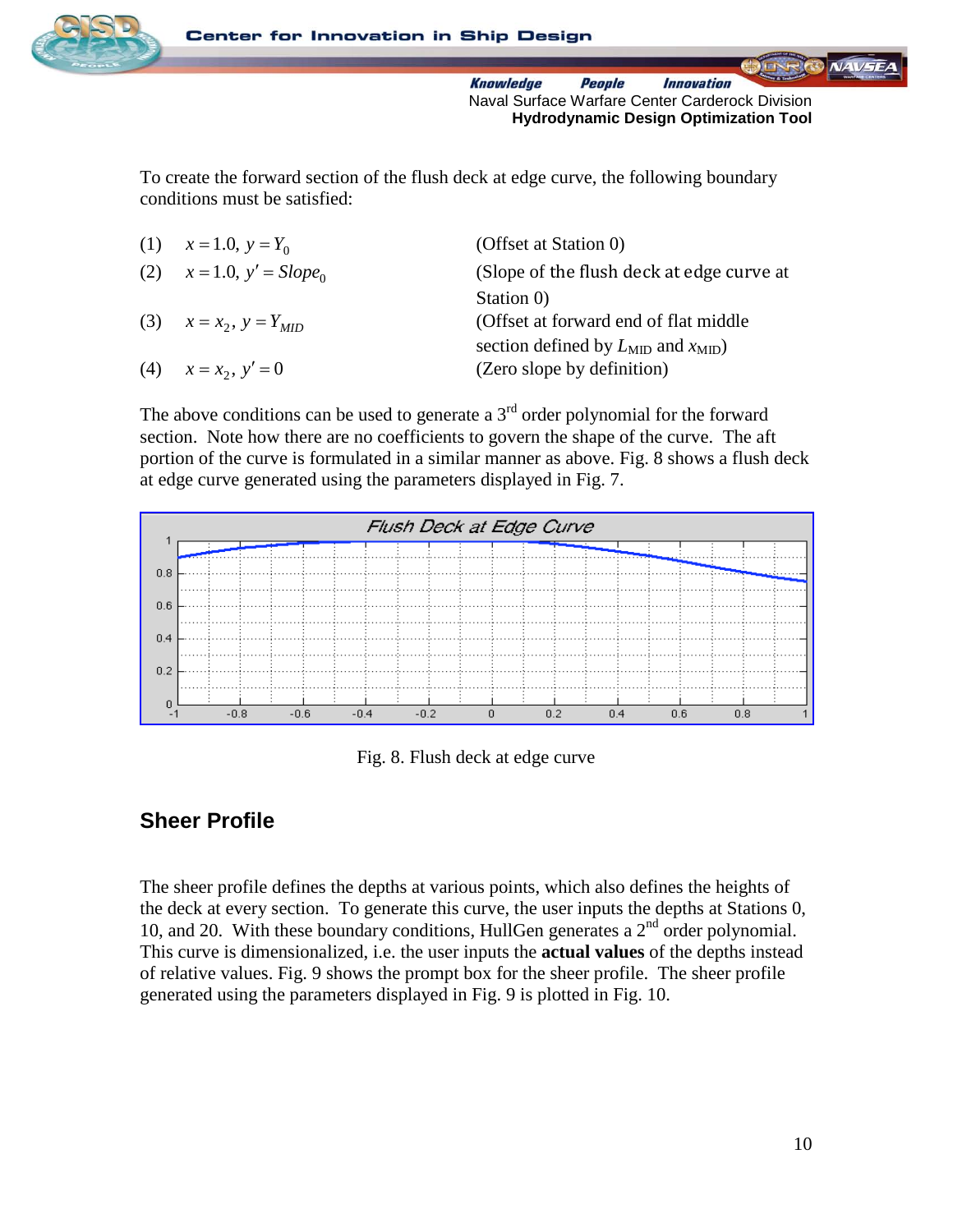

 $NAV =$ 

**Knowledge** *Innovation* People Naval Surface Warfare Center Carderock Division **Hydrodynamic Design Optimization Tool**

| Depth at Station 0<br>72  |
|---------------------------|
| Depth at Station 10<br>72 |
| Depth at Station 20<br>72 |
| Cancel<br>ОΚ              |

### Fig. 9. The prompt box for sheer profile



Fig. 10. Sheer profile curve

### **Keel Rise Curve**

The keel rise curve describes the shape of the keel of the ship as viewed from the side. To generate this curve, HullGen must first calculate the section coefficient curve, which is defined as the local area of the station divided by the local beam on the design waterline and local draft as follows:

$$
C_I(x) = \frac{SA(x) * C_X}{DWL(x)}
$$

where  $SA(x)$  is local section area curve,  $C_X$  is maximum section area coefficient, and  $DWL(x)$  is local beam. When calculating this curve, the user assumes an initial nondimensional constant draft of value 1. The user can then enter in their desired position where the keel will begin to rise, as well as a desired section coefficient at Station 20,  $C<sub>I</sub>$ <sub>20</sub>, which is shown in the following prompt box: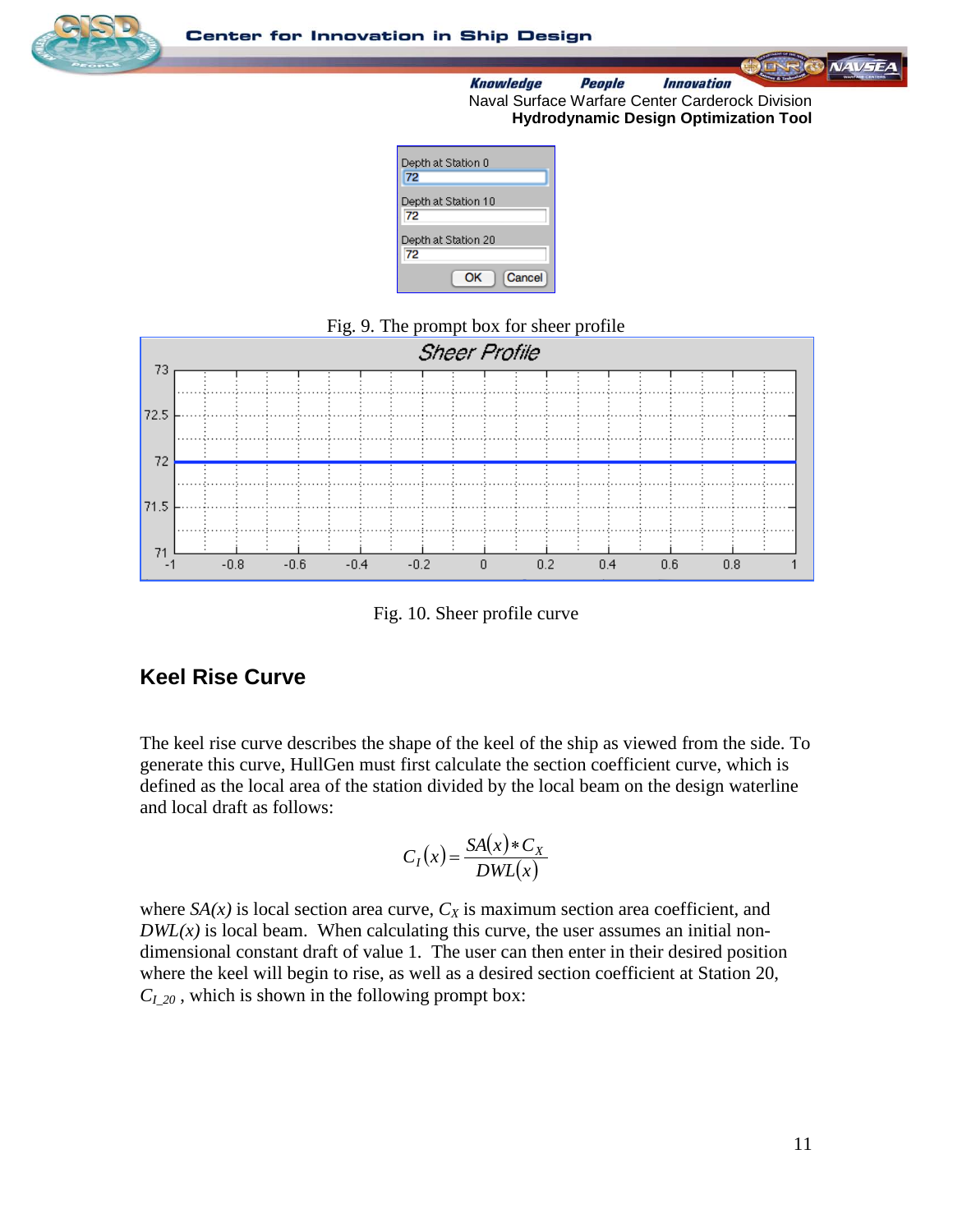

**Center for Innovation in Ship Design** 

**Knowledge** *Innovation* People Naval Surface Warfare Center Carderock Division **Hydrodynamic Design Optimization Tool**

| Longitudinal Position of Keel Rise<br>0.55 |
|--------------------------------------------|
| Section Area Coeff. at Station 20<br>0.65  |
| Cancel<br>OΚ                               |

Fig. 11. The prompt box for keel rise curve

Fig. 12 shows two section coefficient curves. The lower curve in Fig. 12 represents the section coefficient curve if no keel rise is allowed. The upper curve in Fig. 12 is faired section coefficient curve with keel rise. It should be noted that the upper curve is faired into the section coefficient curve at the station of keel rise by matching the ordinate and the slope of the curve at this point. The curve goes through the selected section coefficient at Station 20. These three boundary conditions are used to generate a  $2<sup>nd</sup>$  order polynomial that is plotted as an upper curve in Fig. 12.



Fig. 12. Section coefficient curve

With this new section coefficient curve, the draft at each position can be recalculated as follows:

$$
H(x) = \frac{SA(x) * C_X}{DWL(x) * C_I(x)}
$$

which can be used to generate the keel rise curve shown in Fig. 13.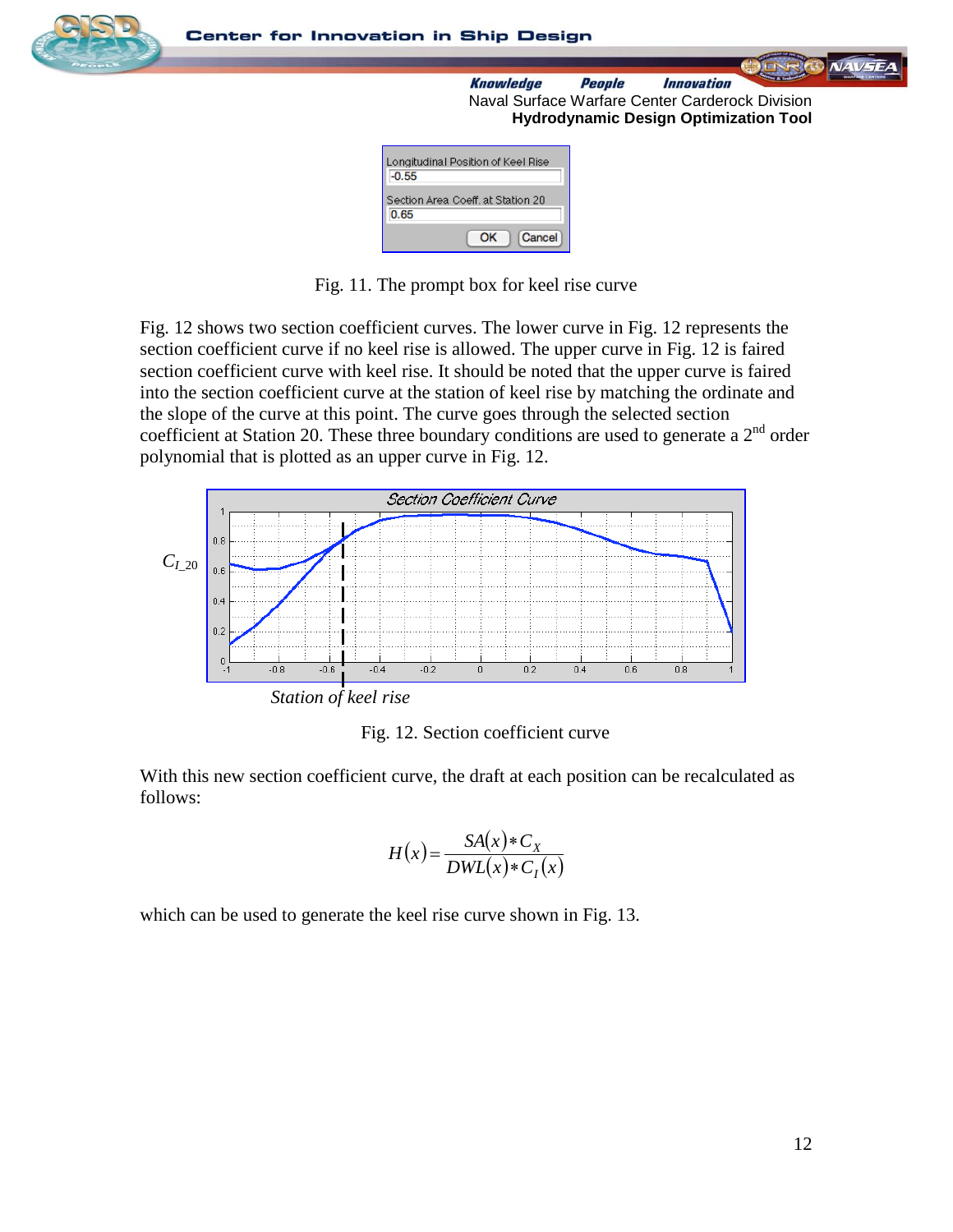

Fig. 13. Keel rise curve

### **Flat of Bottom Curve**

The flat of bottom curve provides the user with an outline of which portions of the bottom of the ship is flat or completely horizontal. It also determines which of the side hull sections can be created with a polynomial representation or a full section representation with a radius of curvature.

The curve is split into five sections:

I.  $x_1$  ≤  $x$  ≤ 1.0

This section represents the forward-most section of the flat of bottom curve.  $x_1$ , the start of the flat bottom curve and the slope at  $x_1$  are user defined. The *y* value forward of  $x_1$  is equal to the halfsiding selected. The halfsiding is faired to zero forward to station 0.

II.  $x_2$  ≤  $x$  ≤  $x_1$ 

This curve is represented by a 3<sup>rd</sup> order polynomial defined by the  $y_1$  at  $x_1$ ,  $y_2$  at  $x_2$ , and the slopes at these points. The slope at  $x_2$  is calculated and is not user specified.

III.  $x_3$  ≤  $x$  ≤  $x_2$ 

The location of  $x_2$  and  $x_3$  are user defined and thus determine the extent over which full sections will be used in the body plan. Thus  $y_2$  and  $y_3$ , and the slopes of the curve at these points are calculated. For the full section, we have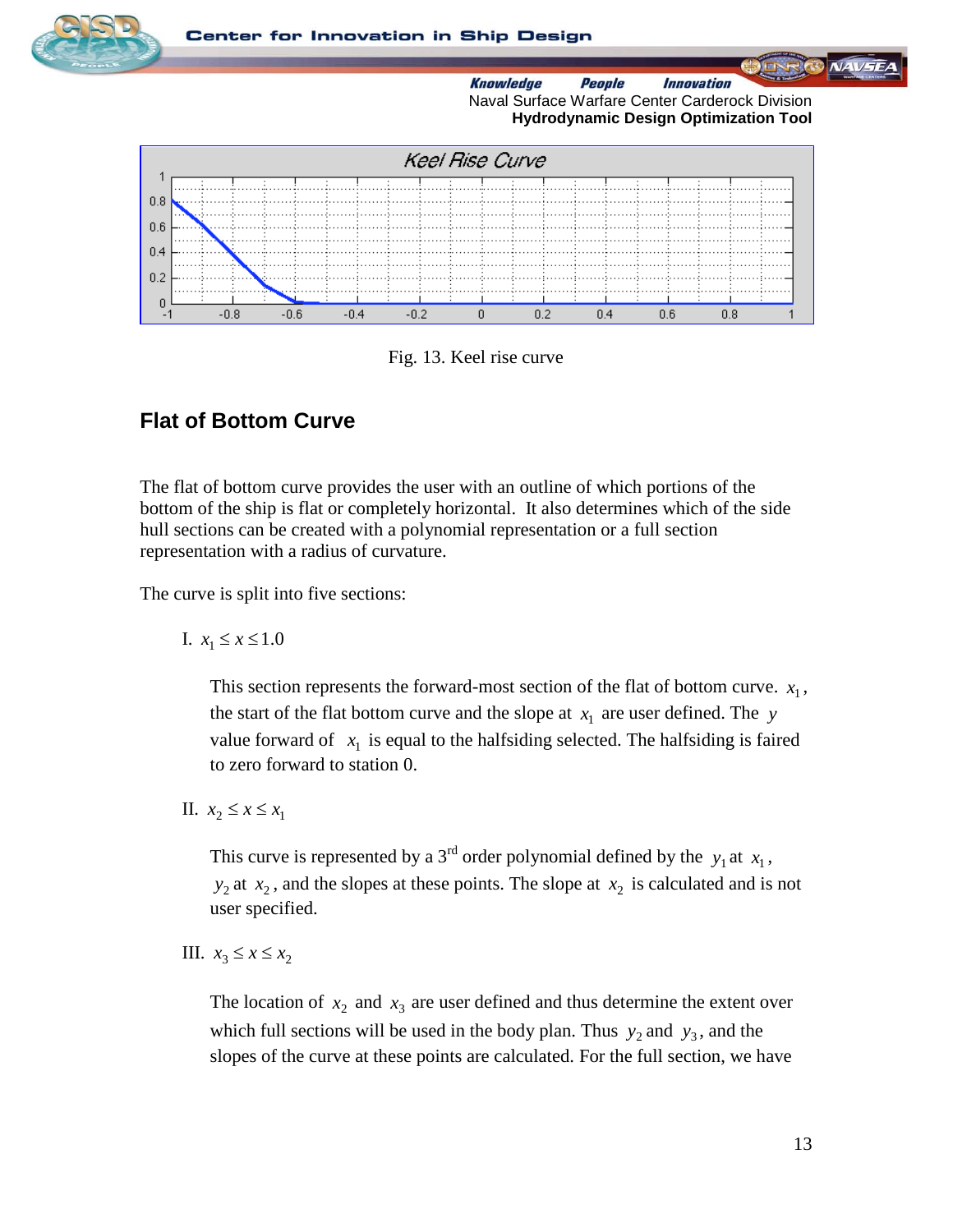



$$
y = DWL(x) - \frac{R}{B_X / 2}
$$

and

$$
R = \left[ \frac{H_X * B_X * 1/2 * (DWL(x) - SA(x) * C_X)}{1 - \pi / 4} \right]^{1/2}
$$

where

 $C_X$  = maximum section coefficient  $B_X$  = maximum section beam

 $H_X$  = maximum section draft

 $DWL(x) =$ load waterline offset as a function of *x* 

 $SA(x)$  = section area as a function of *x* 

IV.  $x_4 \le x \le x_3$ 

Similar to Section II above.

 $V. -1 ≤ x ≤ x<sub>4</sub>$ 

Similar to Section I above.

The parameters used to determine the flat bottom curve are defined in the prompt box shown in Fig. 14. The flat bottom curve can then be obtained by combine five curves described above. Fig. 15 shows the flat bottom curve and load waterline curve, respectively.

| <b>Flat Bottom Curve</b>                                             |  |
|----------------------------------------------------------------------|--|
| Longitudinal Location of the Start of FBC (X1)<br>0.8                |  |
| Longitudinal Location of the End of Full Section (X2)<br>0.25        |  |
| Longitudinal Location of the Start of Full Section (X3).<br>$-0.425$ |  |
| Longitudinal Location of the End of FBC (X4)<br>$-0.65$              |  |
| Slope Value at the Start of FBC (S1)<br>O                            |  |
| Slope Value at the End of FBC (S4)<br>0                              |  |
| Half siding Coeff.<br>0.5                                            |  |
| ОΚ<br>Cancel                                                         |  |

Fig. 14. Prompt box for flat bottom curve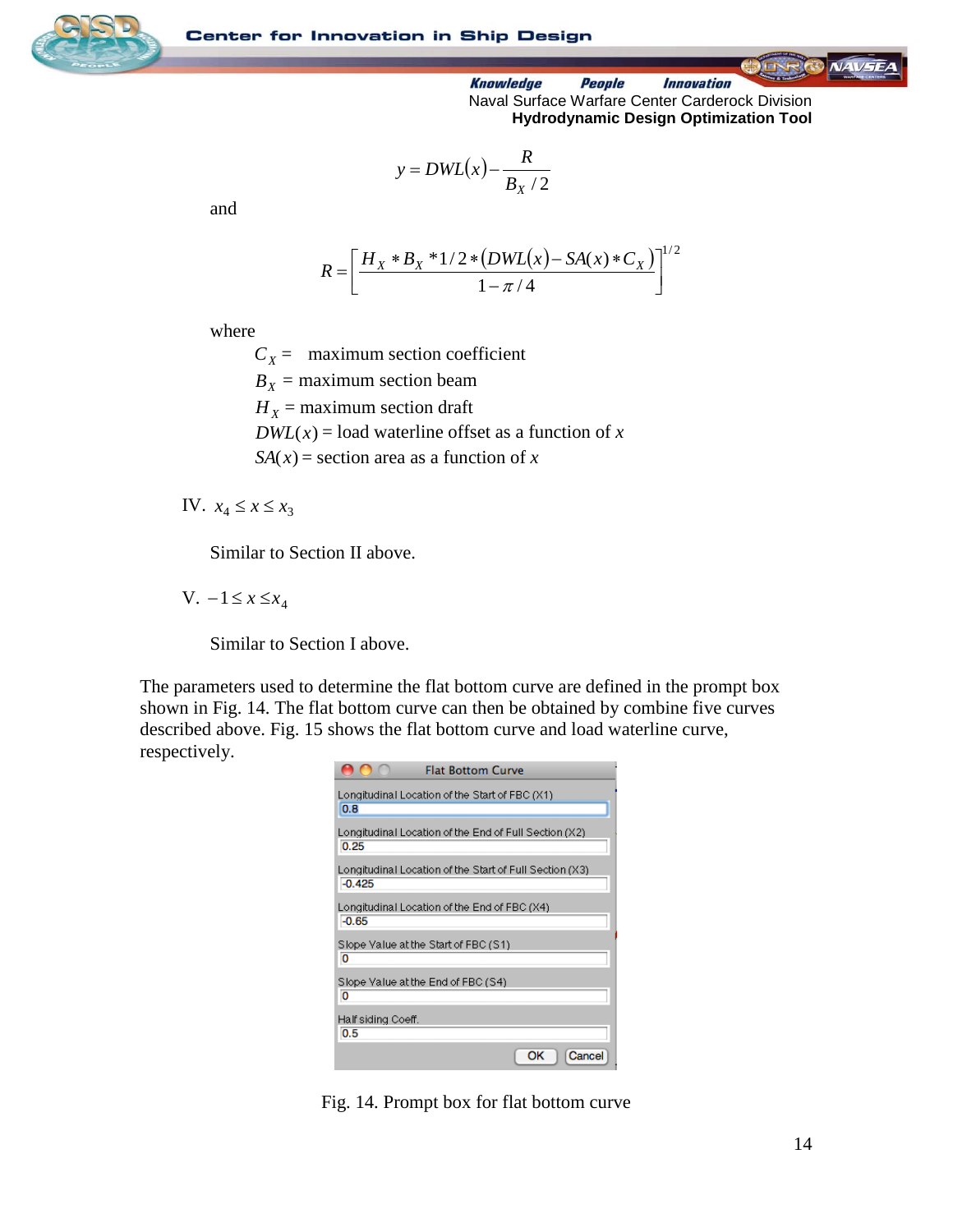

Fig. 15. Flat bottom curve and load waterline curve

### **Slope Curves**

In order to assure reasonable longitudinal fairness in the hull form being produced, controls are placed on the longitudinal variation of the slopes that define the section shapes at deck at edge, design waterline and keel, thus three slope curves: keel slope, waterline slope, and deck slope.

All three curves are implemented in the same manner: two  $3<sup>rd</sup>$  order polynomials connected with a flat middle section. For each polynomial, the user inputs the necessary boundary conditions for the end points of each  $3<sup>rd</sup>$  order polynomial. The user also inputs the length of the flat middle section, as well as the center point at which the middle of the flat section occurs. Each curve is generated using a very similar method to that of the deck at edge curve. Fig. 16 shows the prompt box for these three slope curves, and Fig. 17 shows the three slope curves generated using the parameters specified in the prompt box shown in Fig. 16.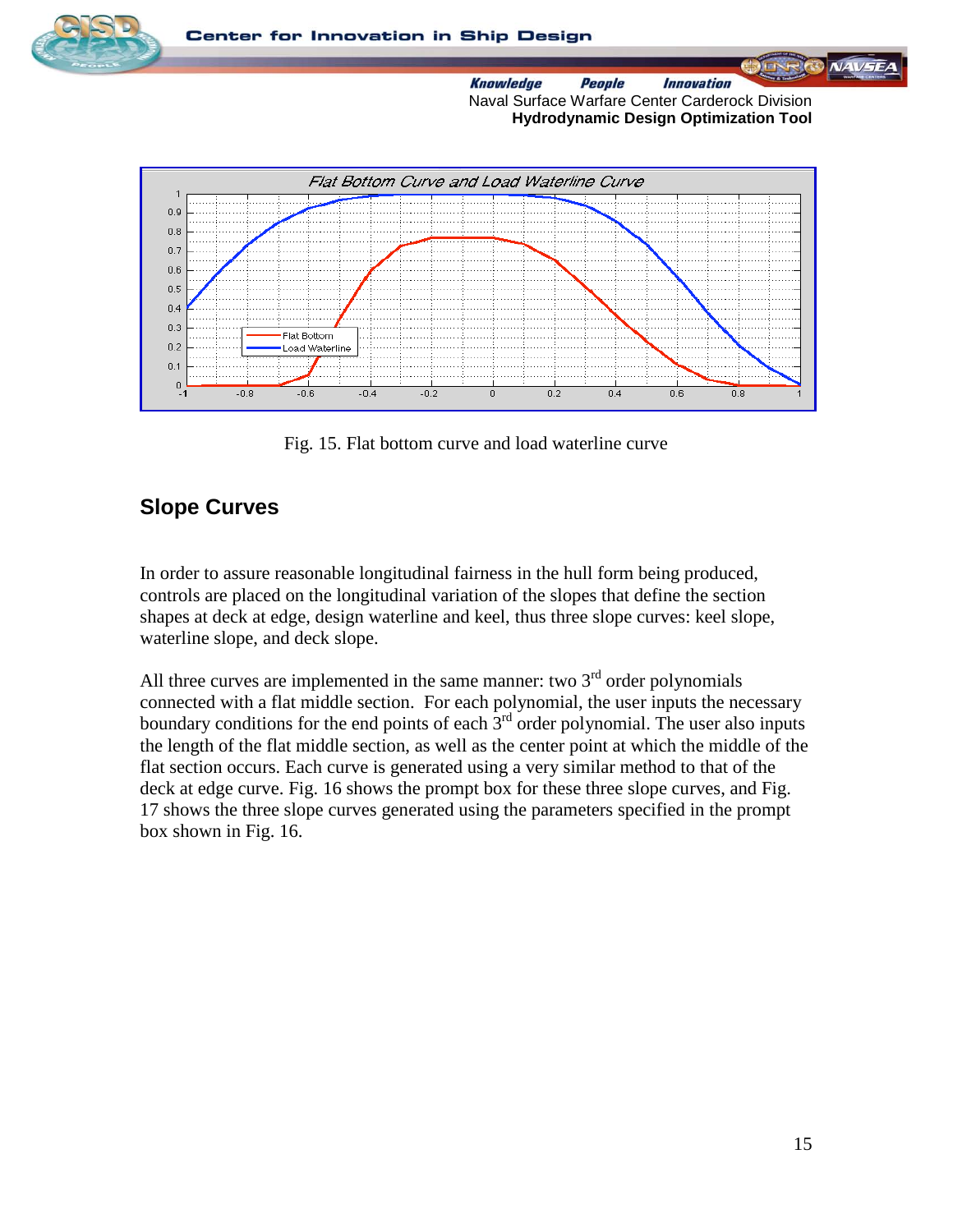



| Section Slopes at Keel                             | Section Slopes at DWL                              | <b>Section Slopes at Deck</b>                      |
|----------------------------------------------------|----------------------------------------------------|----------------------------------------------------|
| Slope Value at Station 0                           | Slope Value at Station 0                           | Slope Value at Station 0                           |
| 85.092                                             | 90                                                 | 65                                                 |
| Slope Rate at Station 0                            | Slope Rate at Station 0                            | Slope Rate at Station 0                            |
| 200                                                | 45                                                 |                                                    |
| Location of Flat Middle Section (Xmid)             | Location of Flat Middle Section (Xmid)             | Location of Flat Middle Section (Xmid)             |
| O                                                  | $-0.1023$                                          | $-0.1025$                                          |
| Length of Flat Middle Sections (Lmid)              | Length of Flat Middle Sections (Lmid)              | Length of Flat Middle Sections (Lmid)              |
| 0.1                                                | 0.25                                               | 0.1                                                |
| Slope Value at Forward End of Flat Middle Sections | Slope Value at Forward End of Flat Middle Sections | Slope Value at Forward End of Flat Middle Sections |
| 4.0                                                | 90                                                 | 90                                                 |
| Slope Rate at Forward End of Flat Middle Sections  | Slope Rate at Forward End of Flat Middle Sections  | Slope Rate at Forward End of Flat Middle Sections  |
| 0.7342                                             | $-12$                                              | o                                                  |
| Slope Value at Station 20                          | Slope Value at Station 20                          | Slope Value at Station 20                          |
| 20                                                 | 48                                                 | 80                                                 |
| Slope Rate at Station 20                           | Slope Rate at Station 20                           | Slope Rate at Station 20                           |
| 0                                                  | 45                                                 |                                                    |
| <b>OK</b><br>Cancel                                | ОК<br>Cancel                                       | OK<br>Cancel                                       |

Fig. 16. Prompt box for section slope curves



Fig. 17 Section slopes vs longitudinal location

### **Body Plan**

The following curves were designed with a flipped axis, i.e. the x-axis is vertical and the y-axis is horizontal. This allows for HullGen to create vertical hull sides that would otherwise be impossible to generate.

### Fine Sections (Below Load Waterline)

The fine section is one method of creating a hull side underwater. It is narrow and has a more triangular shape than the full section, which will be discussed later on. This curve is normalized using the local beam and the local draft.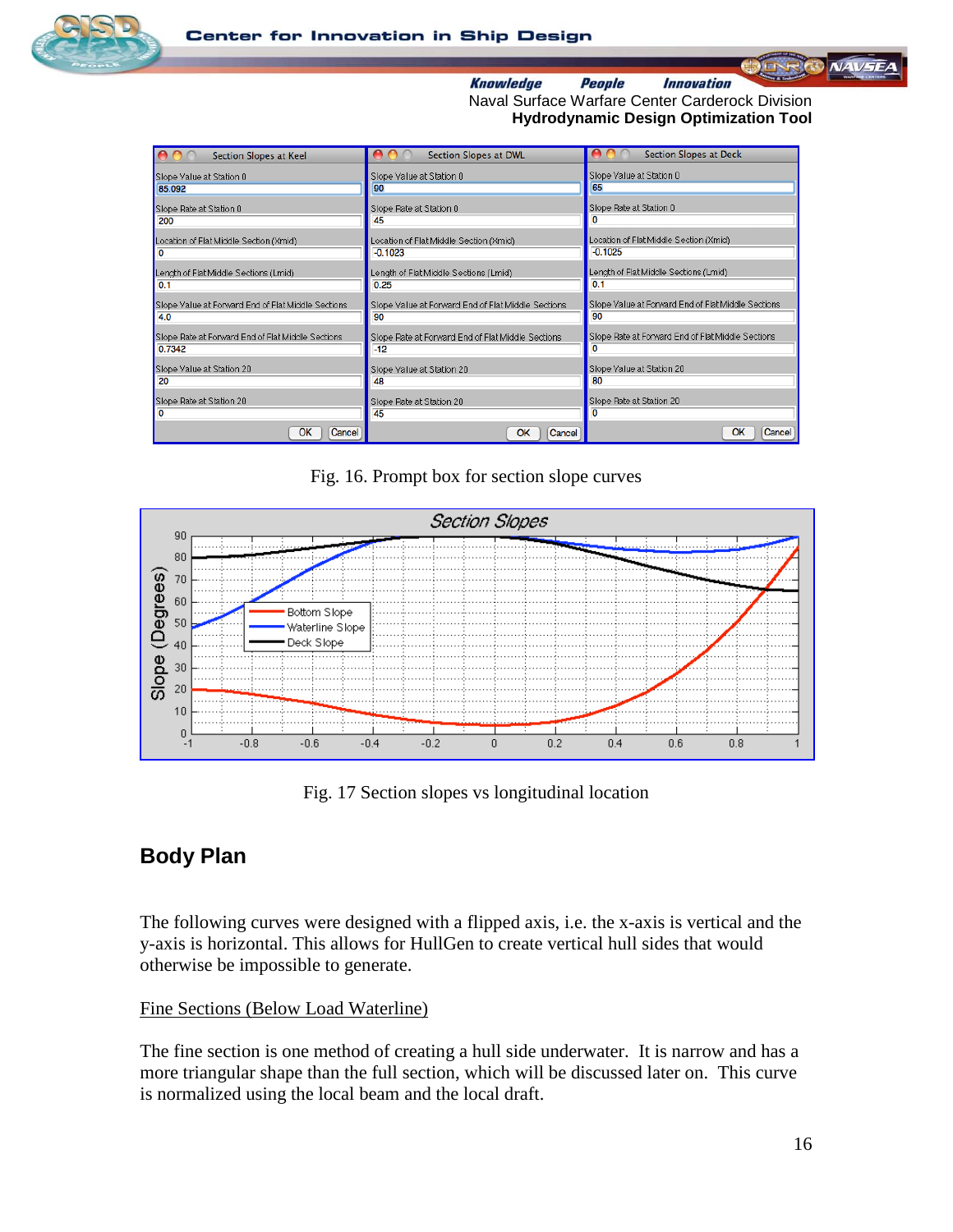

**NAV-SE** 

The following boundary conditions have to be satisfied:

| (1) $x = 0.0, y = HS$                  | (Half siding (HS) is the normalized half       |
|----------------------------------------|------------------------------------------------|
|                                        | siding of the keel plate. This offset can      |
|                                        | also be the result of a flat bottom            |
|                                        | requirement)                                   |
| (2) $x = 0.0$ , $y' = Dead$ Rise Slope | (Dead rise curve is user defined from the      |
|                                        | keel slope curves. This value must be great    |
|                                        | than $0$ )                                     |
| (3) $x=1, y=1.0$                       | (By definition)                                |
| (4) $x=1$ , $y'=slopeDWL$              | (Slope of the section at the design waterline) |
|                                        | as defined by the slope curve)                 |
| (5) $\int_0^1 y dx = Area$             | (Required area as defined by the sectional     |
|                                        | area curve)                                    |
|                                        |                                                |

Instead of using a regular  $4<sup>th</sup>$  order polynomial for above boundary conditions, the the following polynomial better fit the required shape (Bjorklund and Fuller, 1976):

> $(x+1)^{-2} + A_4(x+k)$ <sup>1/2</sup> 4 2  $_{1}x + A_{2} + A_{3}$  $y = A_0 x^2 + A_1 x + A_2 + A_3 (x+1)^{-2} + A_4 (x+k)$

The constant k was an arbitrary value to avoid undefined results, which may occur when dealing with derivatives. We used the value  $k = 0.0001$  in the HullGen 2011 program. Fig. 18 shows the fine body section below load waterline in a normalized coordinate system.



Fig. 18 Fine body section (below waterline)

Fine Sections (Above Load Waterline)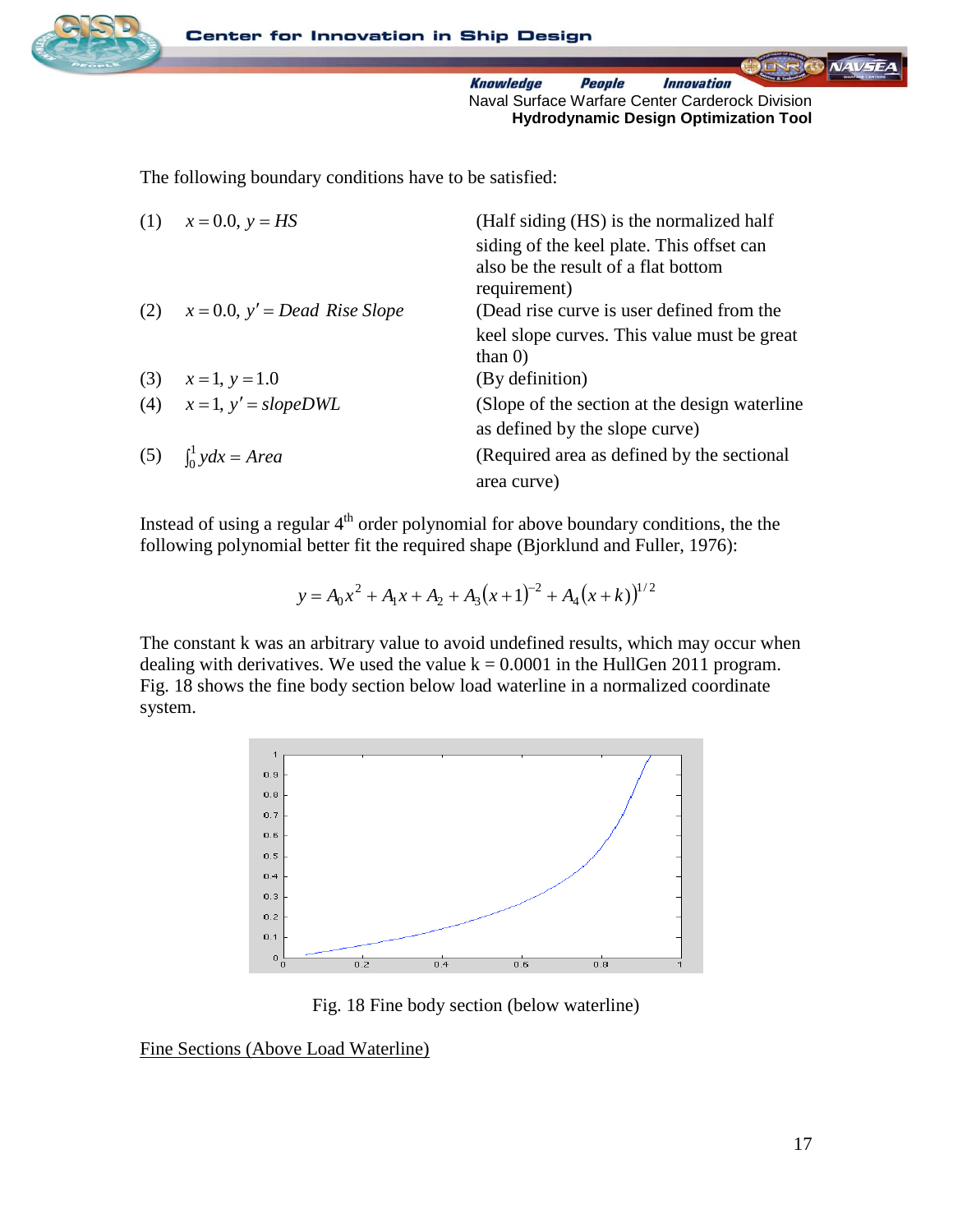

The coordinate system is the same as the ones used for the hull shape. We can also use fine sections to create the hull shape above water. These are calculated using the beam width, as well as using the difference between the sheer profile and the draft. Thus, this curve is dimensionalized, but it has also been translated by the draft.

The boundary conditions for this curve are:

| (1) $x = 0, y = 0$                      | (Results of normalization)                    |
|-----------------------------------------|-----------------------------------------------|
| (2) $x = 0, y' = slope DWL$             | (This slope is the same as used at the DWL)   |
|                                         | for the section below the DWL)                |
| (3) $x = x_1, y = y_1$                  | (Local depth and beam obtained)               |
| (4) $x = 0$ , $y' = slope$ Deck at edge | (Flare slope is derived from the slope curve) |
|                                         | of the section at the design waterline)       |

With these boundary conditions, the above water hull side can be represented using a  $3<sup>rd</sup>$ order polynomial. Fig. 19 shows the fine body section above load waterline with actual values.



Fig. 19 Fine body section (above waterline)

#### Full Sections

Full sections are characterized by having a flat bottom and vertical sidewall, connected by a quarter circle with a constant radius. To create this curve, we cannot use nondimensionalized coordinates due to distortions of the curve creating an elongated hull.

HullGen first calculates the radius of the hull using the formula:

$$
R = sqrt((H(x)*B(x) - Area(x))/(1 - \pi/4))
$$

where  $H(x)$  is actual draft at particular station (feet),  $B(x)$  actual offset at particular station (feet), and *Area(x)* actual area of station as derived from section area curve. With *R* known, the offsets are calculated as: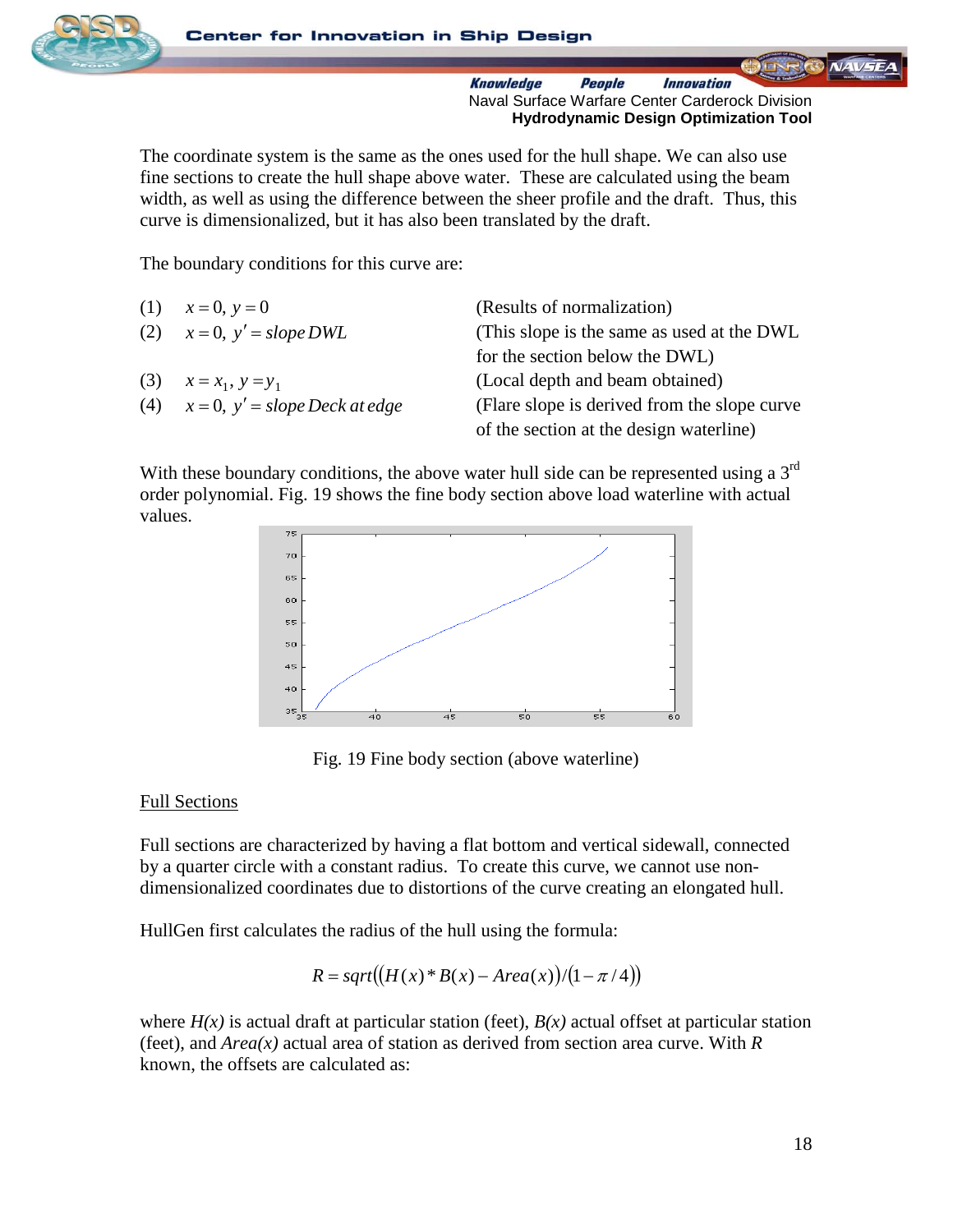

$$
y = B(x) - R + \sqrt{2 * R * x - x^2}, \text{ for } 0 \le x < R
$$
\n
$$
y = B(x), \text{ for } x \ge R
$$

It is just as easy to create the above water hull sides using the same algorithm as these with the fine section hulls; the result will be a flat line to correspond with the flat side of the hull. The full body section based on previous curves is shown in Fig. 20.



Fig. 20 Full body section

### Final Body Profile

With all of these polynomials generated, HullGen combines them to create a body profile. The user has options. They can plot a 3D hull surface or body profiles by combing the polynomials below and above load waterline.

To ensure that both the methods developed by Bjorklund and Fuller (1976) were accurate, as well as verify our own code, we used sample parameters presented in the previous sections to create an aircraft carrier type ship. The polynomial representation of the carrier body profile is shown in Fig. 21.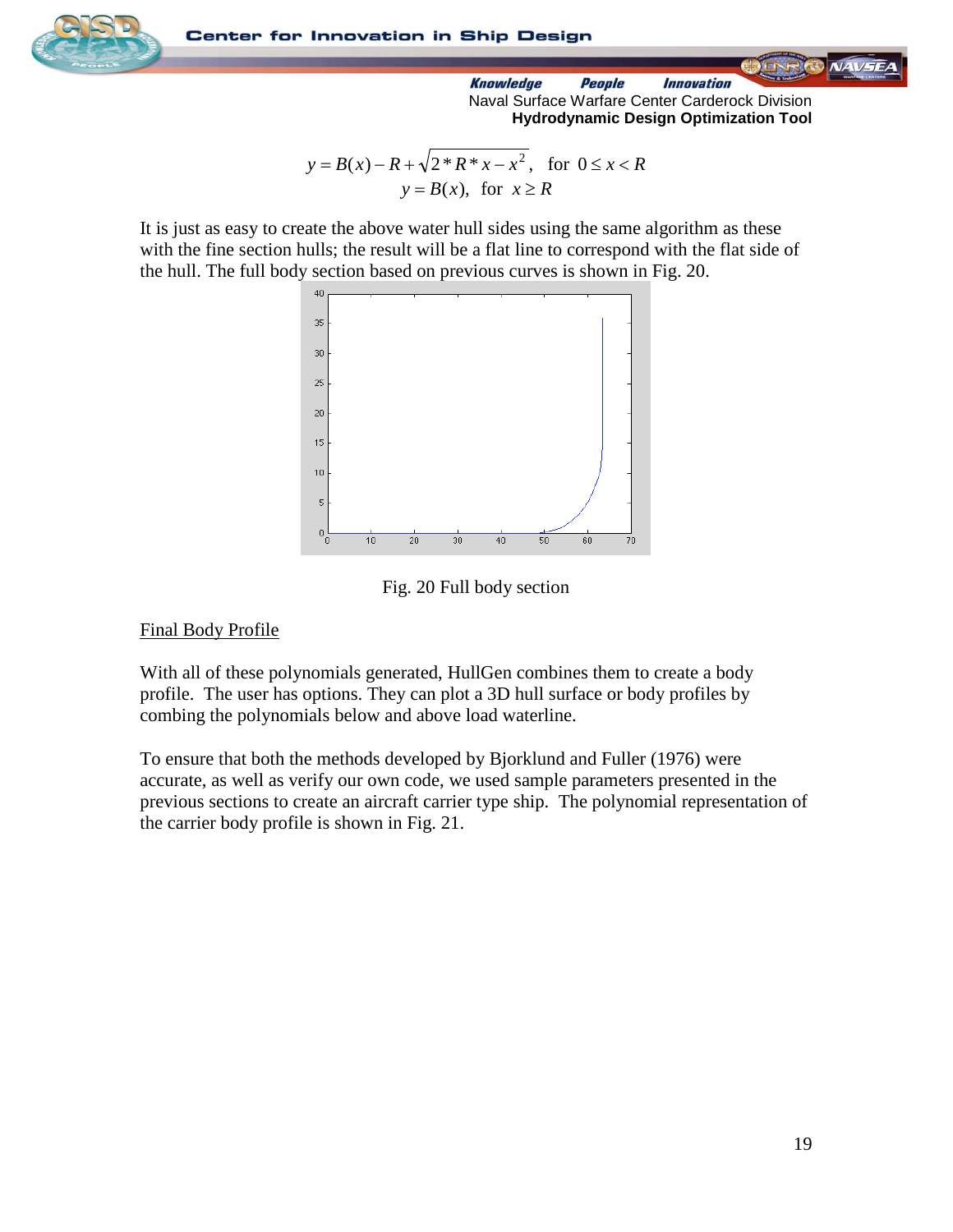





Fig. 21. Body profile of a carrier

HullGen has also been used to create a destroyer/cruiser type hull with the data file shown in appendix. The body profile is shown in Fig. 22.



Fig. 22. Body profile of a destroyer/cruiser type hull

## **Conclusions**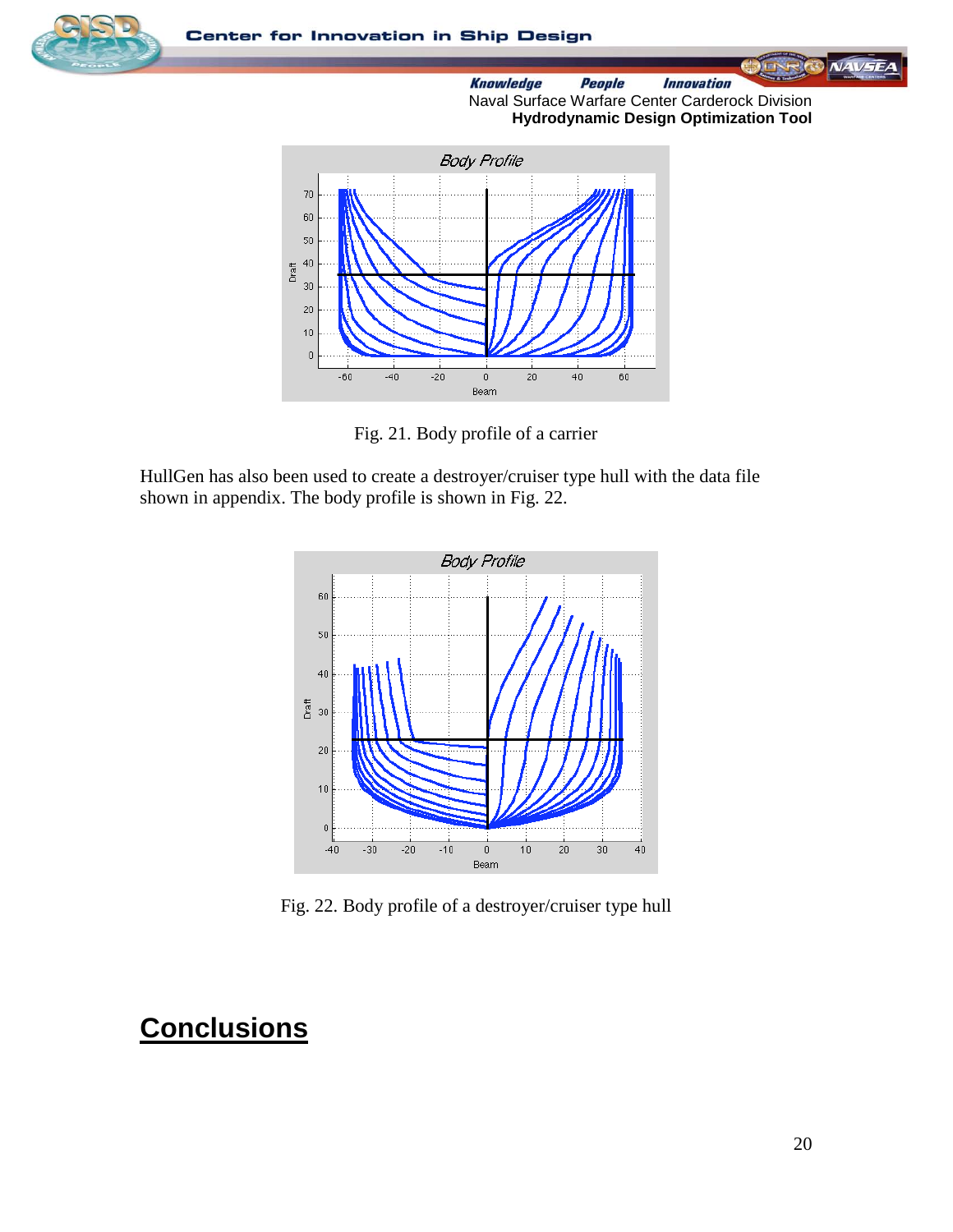

A rapid ship hull form generation tool is developed and validated. The hull lines/curves in this tool are described by polynomials of various orders and the polynomials are determined using the hull form parameters. The hull generation tool is implemented using Matlab to enable graphic user interface. The present tool is able to generate the same hull forms as the sample hull forms given by Bjorklund  $&$  Fuller (1976) with given parameters. This rapid hull form generation tool describes hull form using naval architect's language; generates hull form from scratch in terms of hull form parameters; and establishes the link between the hull form and form parameters. It can be used to generate the hull form for hydrostatic analysis and hydrodynamic design optimization in the early stage of ship design.

Future work will be centered on comparing the seakeeping results obtained using the exact stations and the approximate stations generated using HullGen. The HullGen will also be used to generate various hull forms and for optimization.

## **References**

Bjorklund, F.R. and Fuller, A.L. "Ship Hull Form Generation Using Interactive Graphics," presented to The Chesapeake Section of SNAME, May 1976, Washington D.C.

Fuller, A.L. "User Guider to Interactive Lines Generation (HULGEN) with a Storage Tube," Proceedings of the REAPS Technical Symposium, June 1978, St. Louis, Missouri.

Kim, H.Y., Yang, C. and Noblesse, F. "Hull Form Optimization for Reduced Resistance and Improved Seakeeping via Practical Designed-Oriented CFD Tools," Proceeding of the Grand Challenges in Modeling & Simulation (GCMS'10), Ottawa, Canada, July 11- 14, 2010, pp. 375-385.

Yang, C., Kim, H.Y., Löhner, R. and Noblesse, F. "Practical Hydrodynamic Optimization of Ship Hull Forms," Proceeding of the Grand Challenges in Modeling & Simulation (GCMS'08), Edinburgh, UK, June 16-19, 2008, pp. 435-444.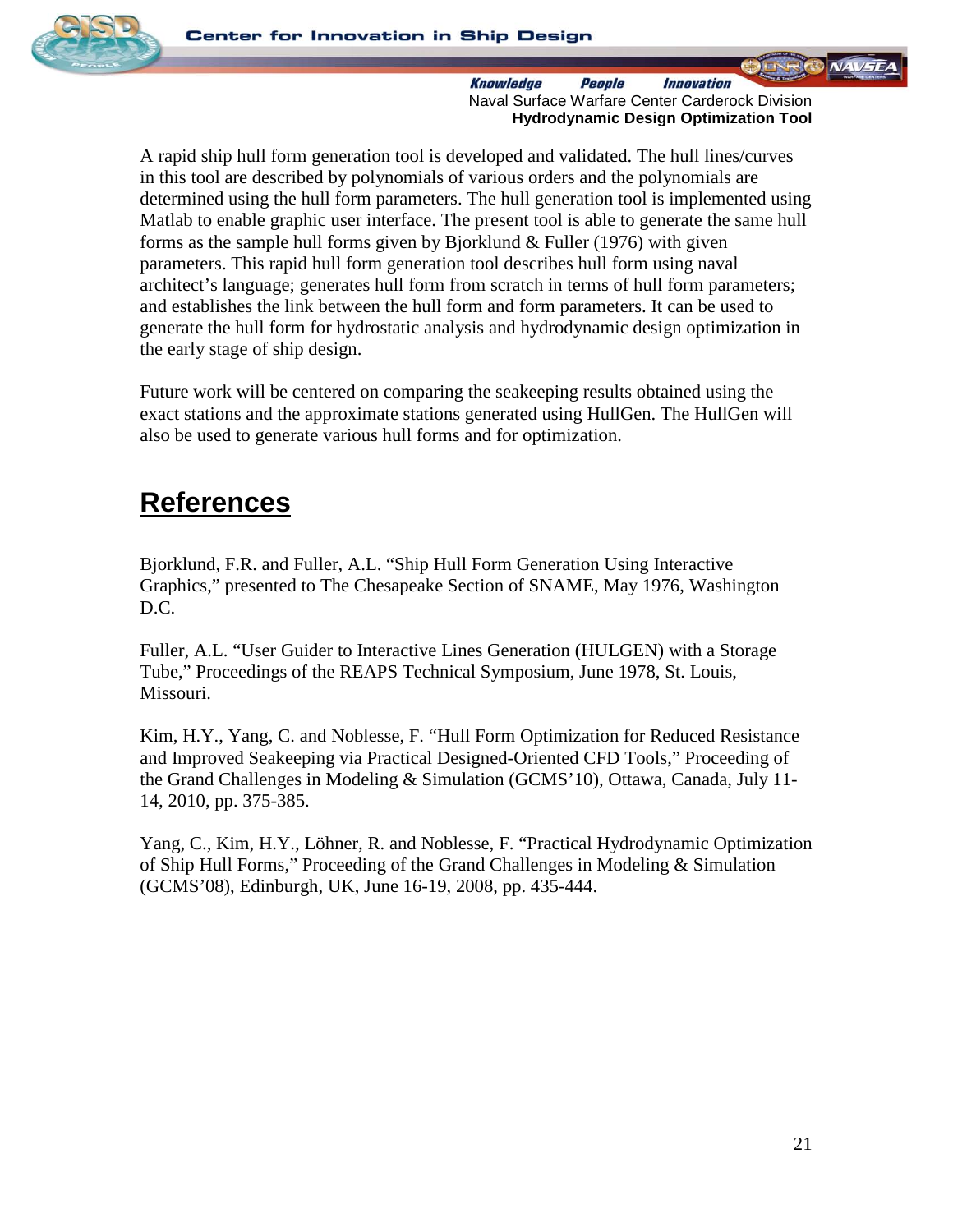

**NAVSE** *Innovation* **Knowledge** People Naval Surface Warfare Center Carderock Division **Hydrodynamic Design Optimization Tool**

# **Appendix**

The following table shows the sample input data file for generating the body profile of a destroyer/cruiser type hull shown in Fig. 22, and the body profile of a carrier shown in Fig. 21.

| Input data for a destroyer/cruiser | Input data for a carrier                                                                             |
|------------------------------------|------------------------------------------------------------------------------------------------------|
| shown in Fig. 22                   | shown in Fig. 21                                                                                     |
| MainParameters                     | MainParameters                                                                                       |
| numStations<br>20                  | numStations<br>20                                                                                    |
|                                    |                                                                                                      |
| Length                             | Length                                                                                               |
| 600                                | 925                                                                                                  |
| Beam                               | Beam                                                                                                 |
| 70                                 | 127                                                                                                  |
|                                    |                                                                                                      |
| Draft                              | Draft                                                                                                |
| 23                                 | 35.5                                                                                                 |
| maxCoeff                           | maxCoeff                                                                                             |
| 0.82                               | 0.98                                                                                                 |
|                                    |                                                                                                      |
| numSegments                        | numSegments                                                                                          |
| 20                                 | 40                                                                                                   |
|                                    |                                                                                                      |
| SectionAreaCurve                   | SectionAreaCurve                                                                                     |
| A0                                 | A0                                                                                                   |
| $0.0$                              | 0.001                                                                                                |
| SO                                 | SO                                                                                                   |
| $-1.123$                           | $-0.5$                                                                                               |
|                                    |                                                                                                      |
| Xmax<br>$-0.052$                   | Xmax<br>$\mathord{\hspace{1pt}\text{--}\hspace{1pt}} 0\mathbin{\hspace{1pt}\text{--}\hspace{1pt}} 1$ |
|                                    |                                                                                                      |
| Smax                               | Smax                                                                                                 |
| 0                                  | $\mathbf 0$                                                                                          |
| Lmid                               | Lmid                                                                                                 |
| 0                                  | 0.001                                                                                                |
|                                    |                                                                                                      |
| A20                                | A20                                                                                                  |
| 0.04                               | 0.05                                                                                                 |
| S20                                | S20                                                                                                  |
| 0.9718                             | $1.0\,$                                                                                              |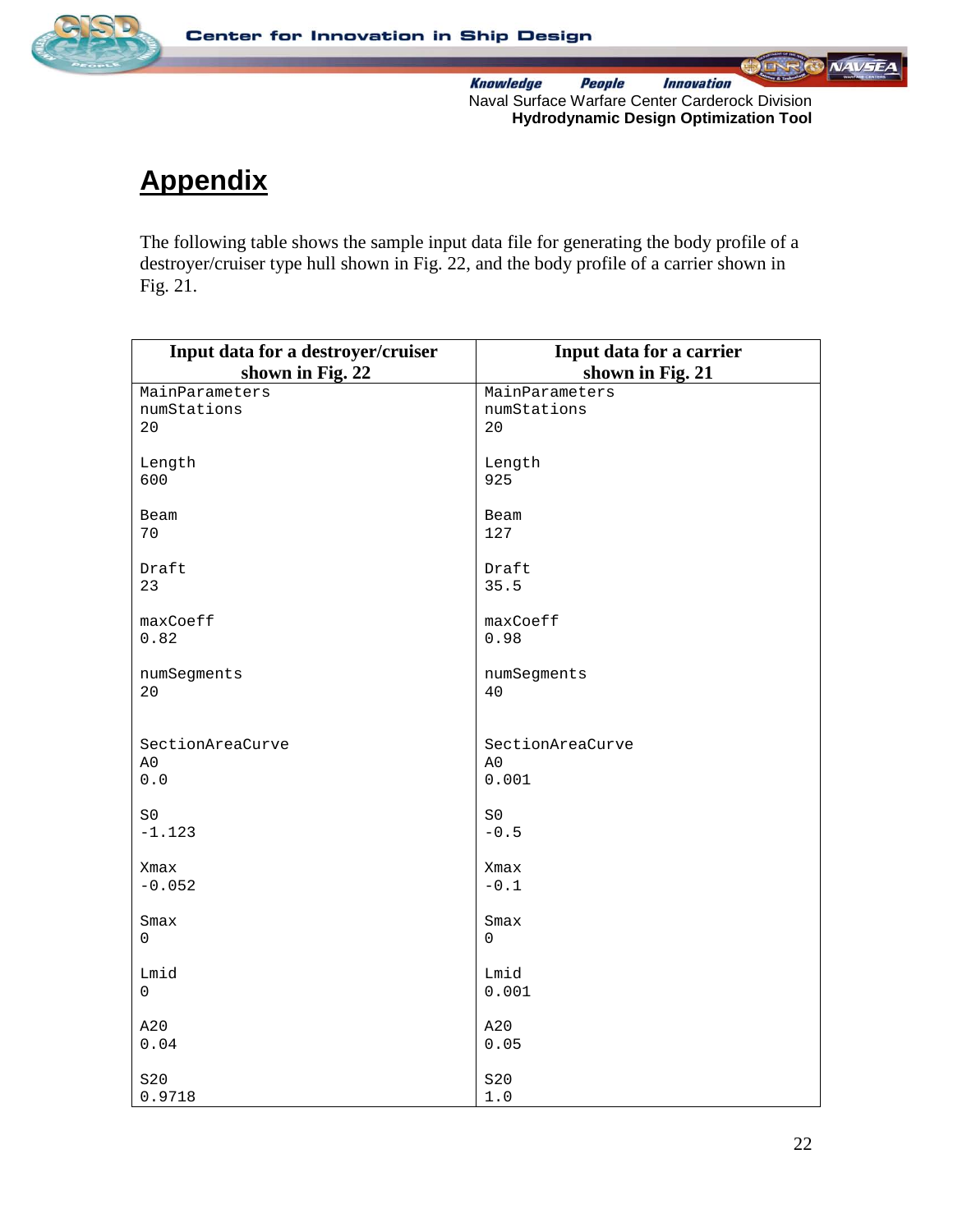



| Cp                        | ${\rm Cp}$             |
|---------------------------|------------------------|
| 0.62                      | 0.63                   |
| $_{\rm LCB}$<br>$-1$      | $_{\rm LCB}$<br>$-3$   |
|                           |                        |
| DesignWaterline           | DesignWaterline        |
| $\mathtt{Y0}$<br>0.005    | $\mathtt{Y}0$<br>0.005 |
| $\mbox{S0}$               | $\mbox{S0}$            |
| $-1.08$                   | $-1$ .                 |
| Xmax                      | Xmax                   |
| $-0.052$                  | $-0.11$                |
| Smax                      | Smax                   |
| $-0.025$                  | $\mathsf{O}\xspace$    |
| Lmid<br>$\mathsf 0$       | Lmid<br>0.07           |
|                           |                        |
| <b>Y20</b><br>0.55        | Y20<br>0.4063          |
| S20                       | S20                    |
| $\mathbf 1$               | 1.65                   |
| Cwp                       | Cwp                    |
| 0.76                      | 0.7514                 |
| LCF                       | $_{\rm LCF}$           |
| $-5.5$                    | $-6.0$                 |
|                           | DeckEdge               |
| DeckEdge<br>$\mathtt{Y}0$ | $\mathtt{Y}0$          |
| 0.436                     | 0.75                   |
| SO                        | $\mbox{S0}$            |
| $-1.0649$                 | $-0.25$                |
| Xmid<br>$-0.1025$         | Xmid<br>$-0.1025$      |
|                           |                        |
| Lmid<br>0.22              | Lmid<br>0.22           |
| <b>Y10</b>                | <b>Y10</b>             |
| 0.989                     | $1\,.$ $0$             |
| $\texttt{S10}$            | $\verb S10 $           |
| $-0.06103$                | $\mathsf{O}\xspace$    |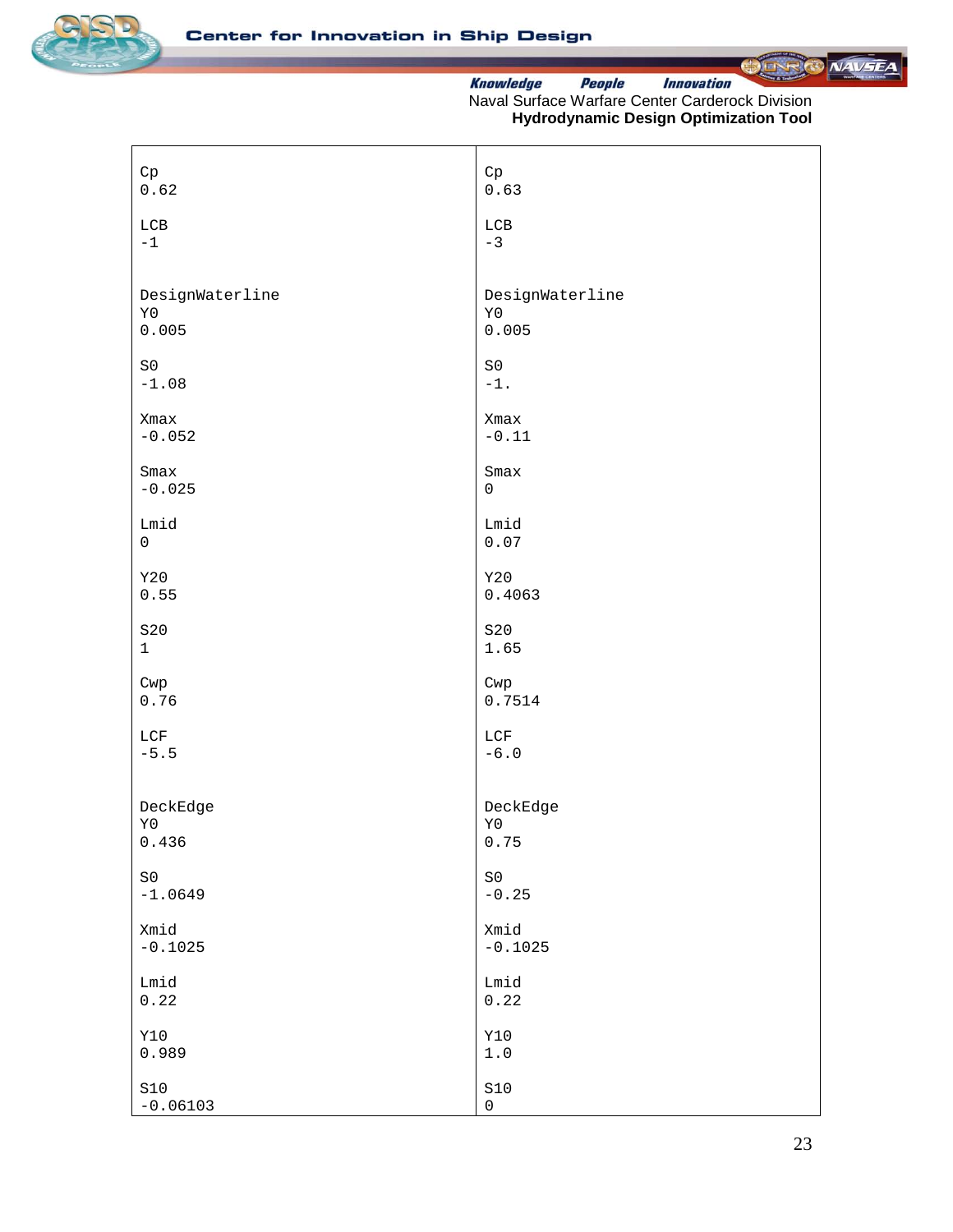



| Y20            | Y20                 |
|----------------|---------------------|
| 0.6592         | $0.9$               |
| S20            | S20                 |
| 0.9427         | 0.35                |
| Sheer          | Sheer               |
| $_{\rm D0}$    | $_{\rm D0}$         |
| 60             | 72                  |
| D10            | D10                 |
| 43             | 72                  |
| D20            | D20                 |
| 44             | 72                  |
| Drafts         | Drafts              |
| keelPos        | keelPos             |
| $-0.15$        | $-0.55$             |
| coeff20        | coeff20             |
| 0.65           | 0.65                |
| BottomSlope    | BottomSlope         |
| $\rm T0$       | $\rm T0$            |
| 70             | 85.092              |
| $\texttt{S}0$  | $\mbox{S0}$         |
| 240            | 200                 |
| Xmid           | Xmid                |
| $-0.052$       | $\mathsf{O}\xspace$ |
| Lmid           | Lmid                |
| $\mathbf 0$    | $0\,.1$             |
| $\mathtt{T10}$ | $\mathtt{T10}$      |
| $\overline{4}$ | $4.0$               |
| $\text{S}10$   | $\text{S}10$        |
| 6.547          | 0.7342              |
| T20            | T20                 |
| 1.4474         | 20                  |
| S20            | S20                 |
| $20\,$         | $\mathbf 0$         |
| waterlineSlope | waterlineSlope      |
| $\rm T0$       | $\rm T0$            |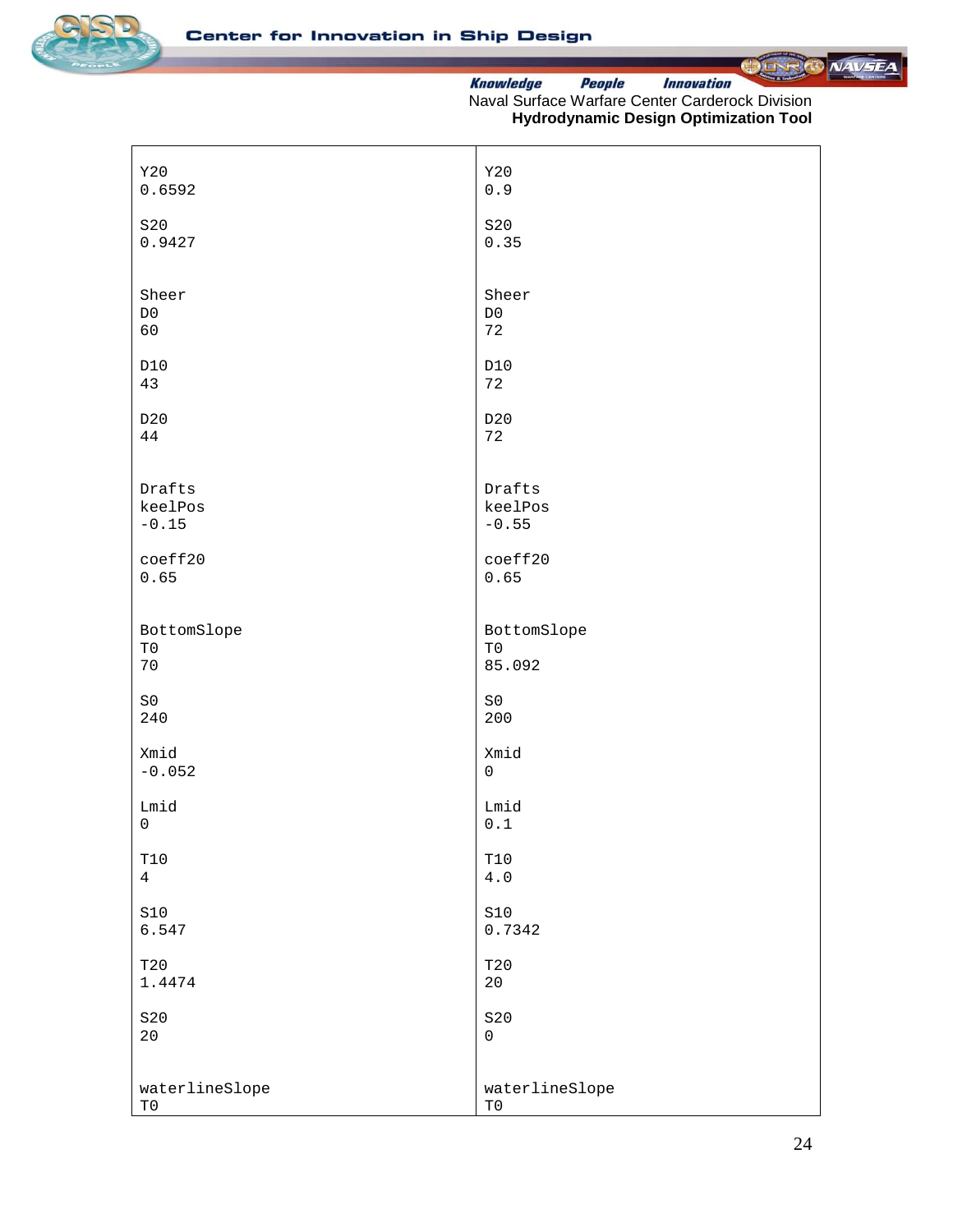



| 88                  | 90                                                                  |
|---------------------|---------------------------------------------------------------------|
| $\mbox{S0}$         | $\mbox{S}\,0$                                                       |
| 35                  | 45                                                                  |
| Xmid                | Xmid                                                                |
| $-0.052$            | $-0.1023$                                                           |
| Lmid                | Lmid                                                                |
| $\mathsf{O}\xspace$ | 0.25                                                                |
| $\mathtt{T10}$      | $\mathtt{T10}$                                                      |
| 90                  | 90                                                                  |
| $\verb S10 $        | $\texttt{S10}$                                                      |
| $\mathsf 0$         | $-12$                                                               |
| T20                 | T20                                                                 |
| 77.968              | $4\,8$                                                              |
| S20                 | S20                                                                 |
| $20\,$              | 45                                                                  |
| deckSlope           | deckSlope                                                           |
| $\rm T0$            | ${\rm T0}$                                                          |
| 69                  | 65                                                                  |
| $\mbox{S0}$         | $\mbox{S0}$                                                         |
| $-10$               | $\mathsf{O}\xspace$                                                 |
| Xmid                | Xmid                                                                |
| $-0.052$            | $-0.1025$                                                           |
| Lmid                | Lmid                                                                |
| $\mathsf 0$         | $\ensuremath{\text{o}} \xspace$ .<br>$\ensuremath{\text{1}}\xspace$ |
| $\mathtt{T10}$      | $\mathtt{T10}$                                                      |
| 89                  | 90                                                                  |
| $\verb S10 $        | $\verb S10 $                                                        |
| $-10$               | $\mathsf{O}\xspace$                                                 |
| T20                 | T20                                                                 |
| 84                  | 80                                                                  |
| S20                 | S20                                                                 |
| $\mathsf{O}\xspace$ | $\mathsf{O}$                                                        |
| flatBottom          | flatBottom                                                          |
| X1                  | X1                                                                  |
| $-0.15$             | $\ensuremath{\mathbf{0}}$ . $\ensuremath{\mathbf{8}}$               |
| X2                  | $\mathtt{X}2$                                                       |